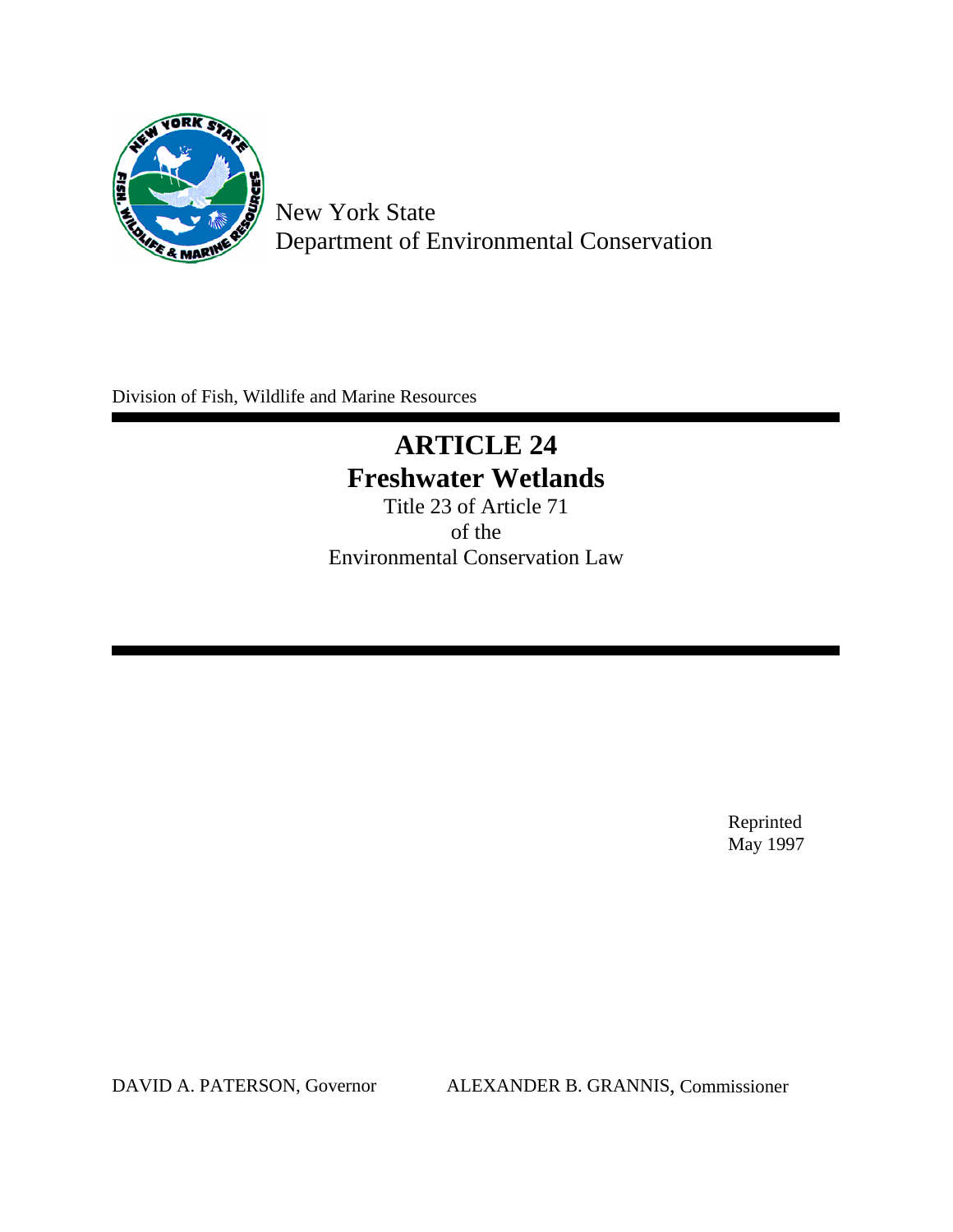# **ENVIRONMENTAL CONSERVATION LAW ARTICLE 24 Freshwater Wetlands**

Title 1. General provisions and public policy. ( $\S$ \$24-0101-24-0107).

- **[3. Freshwater wetlands studies; notification and maps. \(](#page-5-0)**'**24-0301).**
- **5.** Local implementation. (\$\$24-0501-24-0511).
- **[7. Freshwater wetlands regulations. \(](#page-10-0)\$\$24-0701-24-0705).**
- **[8. Regulation of wetlands in the Adirondack park. \(](#page-14-0)**'**24-0801-24-0805).**
- **[9. Freshwater wetlands preservation program. \(](#page-16-0)\$\$24-0901-24-0905).**
- [11. Appeal and review. \(](#page-19-0)§§24-1101-24-1105).
- [13. Miscellaneous provisions. \(](#page-23-0)§§24-1301-24-1305).

# **TITLE 1**

## **GENERAL PROVISIONS AND PUBLIC POLICY**

**Section 24-0101. Short title. 24-0103. Declaration of policy. 24-0105. Statement of findings. [24-0107. Definitions.](#page-3-0)**

'**24-0101. Short title.**

This article shall be known as the "Freshwater Wetlands Act".

# '**24-0103**. **Declaration of policy**.

It is declared to be the public policy of the state to preserve, protect and conserve freshwater wetlands and the benefits derived therefrom, to prevent the despoliation and destruction of freshwater wetlands, and to regulate use and development of such wetlands to secure the natural benefits of freshwater wetlands, consistent with the general welfare and beneficial economic, social and agricultural development of the state.

# '**24-0105. Statement of findings**.

1. The freshwater wetlands of the state of New York are invaluable resources for flood protection, wildlife habitat, open space and water resources.

2. Considerable acreage of freshwater wetlands in the state of New York has been lost, despoiled or impaired by unregulated draining, dredging, filling, excavating, building, pollution or other acts inconsistent with the natural uses of such areas. Other freshwater wetlands are in jeopardy of being lost, despoiled or impaired by such unrelated' acts.

\*So in original. Probably should read "unregulated".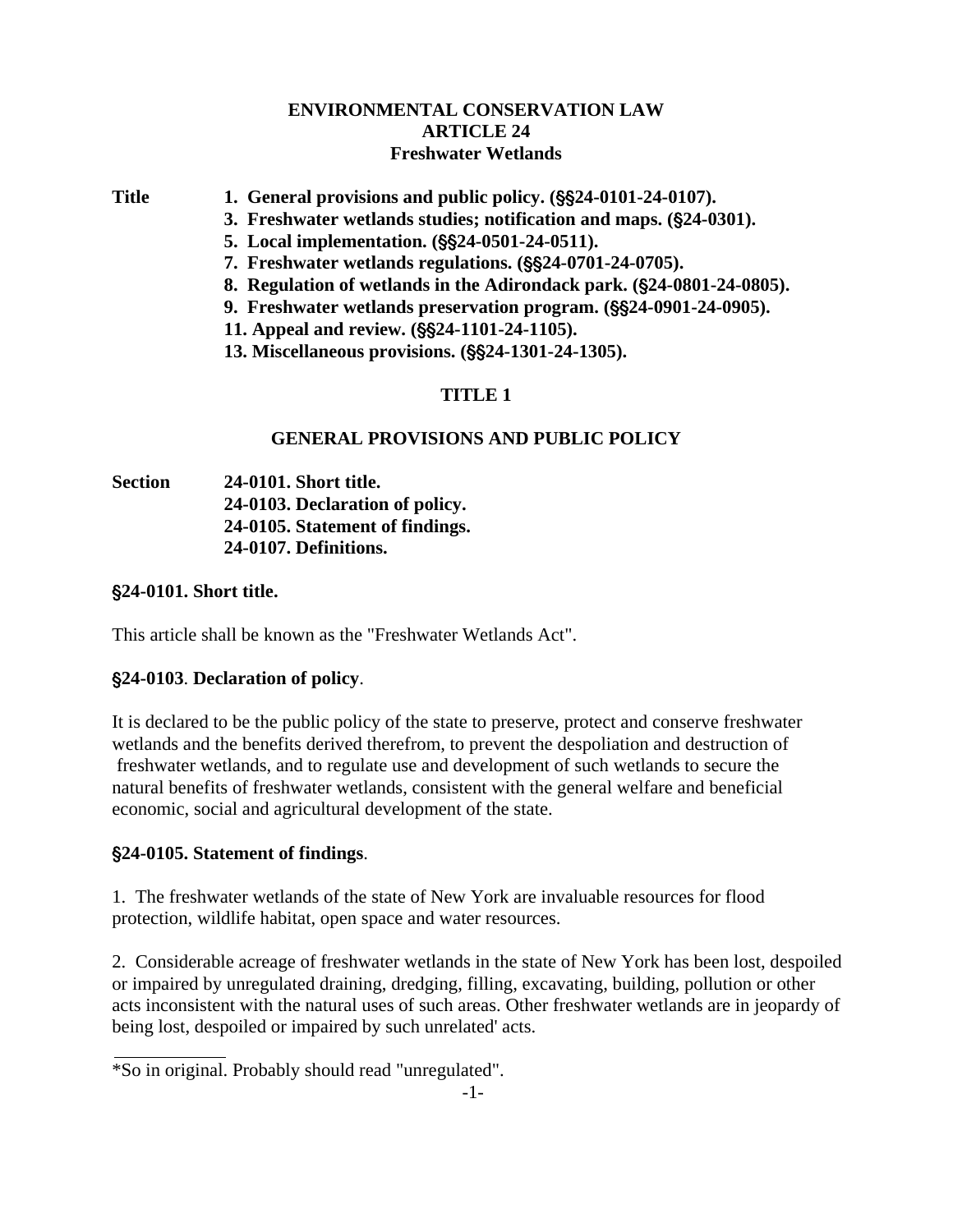3. Recurrent flooding aggravated or caused by the loss of freshwater wetlands has serious effects upon natural ecosystems.

4. Freshwater wetlands conservation is a matter of state concern since a wetland in one region is affected by acts on rivers, streams and wetlands of other regions.

5. The natural systems affecting freshwater wetlands overlap many localities. While many local governments individually have enacted ordinances to conserve freshwater wetlands and to reduce flood hazards and losses, effective freshwater wetlands management requires uniformity in laws to eliminate inconsistent or conflicting local laws. One locality alone lacks adequate jurisdiction to protect itself from misuse or neglect of adjacent localities.

6. Freshwater wetlands are an integral part of the unique scenic, aesthetic, wildlife, recreational, open space, ecological and natural resources of the Adirondack park and are recognized and protected by the Adirondack park agency act. The act provides a mechanism for the regulation of Adirondack wetlands by the Adirondack park agency and local governments which is consistent with both the state interest in the preservation and development of the park area and the state policy to preserve, protect and conserve freshwater wetlands expressed in this article.

7. Any loss of freshwater wetlands deprives the people of the state of some or all of the many and multiple benefits to be derived from wetlands, to wit:

(a) flood and storm control by the hydrologic absorption and storage capacity of freshwater wetlands;

(b) wildlife habitat by providing breeding, nesting and feeding grounds and cover for many forms of wildlife, wildfowl and shorebirds, including migratory wildfowl and rare species such as the bald eagle and osprey;

(c) protection of subsurface water resources and provision for valuable watersheds and recharging ground water supplies;

(d) recreation by providing areas for hunting, fishing, boating, hiking, bird watching, photography, camping and other uses;

(e) pollution treatment by serving as biologicO and chemical oxidation basins;

(f) erosion control by serving as sedimentation areas and filtering basins, absorbing silt and organic matter and protecting channels and harbors;

(g) education and scientific research by providing readily accessible outdoor bio-physicallaboratories, living classrooms and vast training and education resources; and

(h) open space and aesthetic appreciation by providing often the only remaining open areas along crowded river fronts and coastal Great Lakes regions; and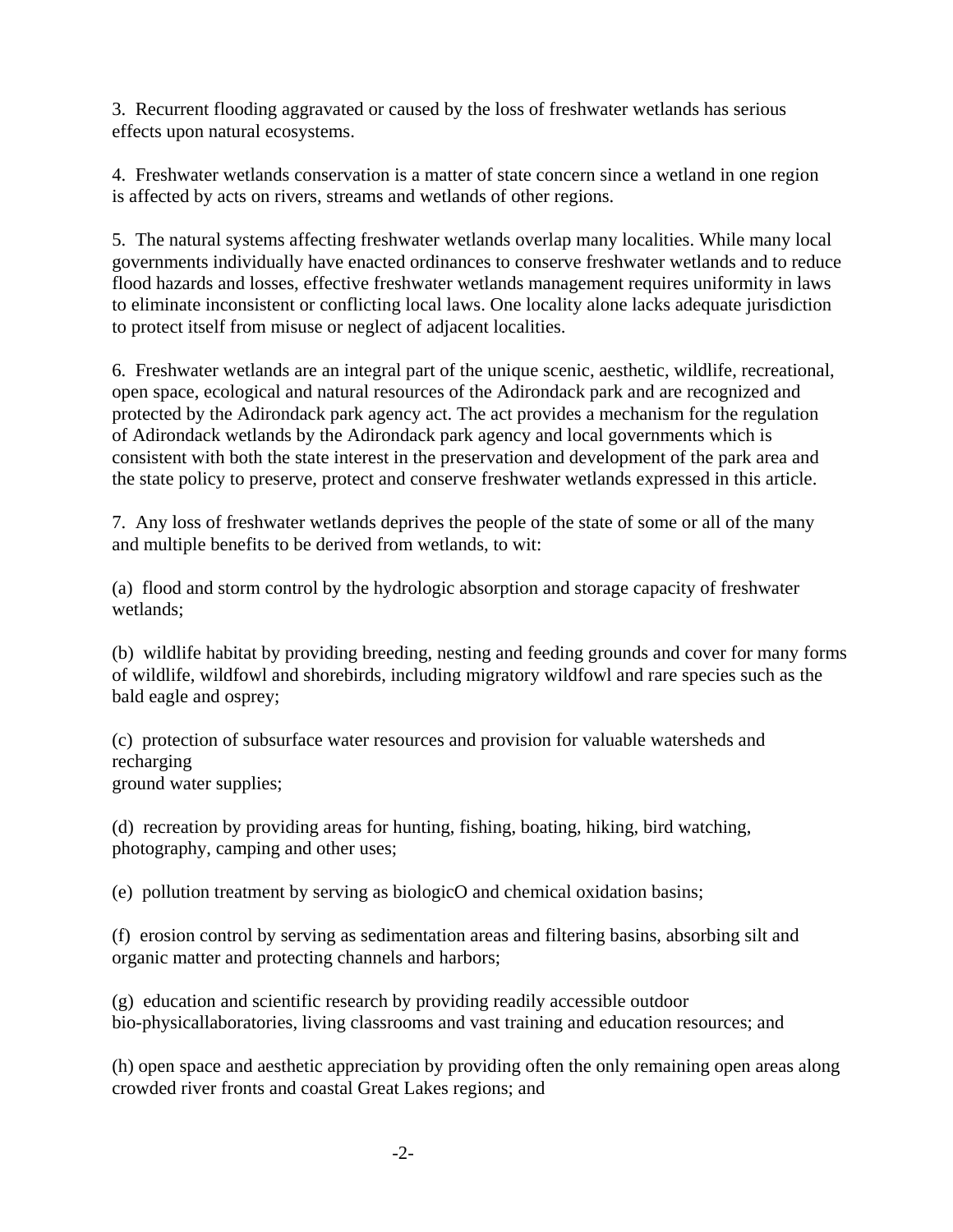<span id="page-3-0"></span>(i) sources of nutrients in freshwater food cycles and nursery grounds and sanctuaries for freshwater fish.

8. Regulation of freshwater wetlands, in accordance with the agricultural exemption established in title seven hereof, is consistent with the legitimate interests of farmers and other landowners to graze and water livestock, make reasonable use of water resources, harvest natural products of the wetlands, selectively cut timber and otherwise engage in the use of land for agricultural production.

# '**24-0107. Definitions.**

1. "Freshwater wetlands" means lands and waters of the state as shown on the freshwater wetlands map which contain any or all of the following:

(a) lands and submerged lands commonly called marshes, swamps, sloughs, bogs, and flats supporting aquatic or semi-aquatic vegetation of the following types:

(1) wetland trees, which depend upon seasonal or permanent flooding or sufficiently waterlogged soils to give them a competitive advantage over other trees; including, among others, red maple (Acer rubrum), willows (Salix spp.), black spruce (Picea mariana); swamp white oak (Quercus bicolor), red ash (Fraxinus pennsylvanica), black ash (Fraxinus nigra), silver maple (Acer saccharinum), American elm (Ulmus americana), and Larch (Larix laricina);

(2) wetland shrubs, which depend upon seasonal or permanent flooding or sufficiently water-logged soils to give them a competitive advantage over other shrubs; including, among others, alder (Alnus spp.), buttonbush (Cephalanthus occidentalis), bog rosemary (Andromeda glaucophylla), dogwoods (Cornus spp.), and leatherleaf (Chamaedaphne calyculata);

(3) emergent vegetation, including, among others, cattails (Typha spp.), pickerelweed (Pontederia cordata), bulrushes (Scirpus spp.), arrow arum (Peltandra virginica), arrowheads (Sagittaria spp.), reed (Phragmites communis), wildrice (Zizania aquatica), bur-reeds (Sparganium spp.), purple loosestrife (Lythrum salicaria), swamp loosestrife (Decodon verticillatus), and water plantain (Alisma plantago-aquatica);

(4) rooted, floating-leaved vegetation; including, among others, water-lily (Nymphaea odorata), water shield (Brasenia schreberi), and spatterdock (Nuphar spp.);

(5) free-floating vegetation; including, among others, duckweed (Lemna spp.), big duckweed (Spirodela polyrhiza), and watermeal (Wolffia spp.);

(6) wet meadow vegetation, which depends upon seasonal or permanent flooding or sufficiently water-logged soils to give it a competitive advantage over other open land vegetation; including, among others, sedges (Carex spp.), rushes (Juncus spp.), cattails (Typha spp.), rice cut-grass (Leersia oryzoides), reed canary grass (Phalaris arundinacea), swamp loosestrife (Decodon verticillatus), and ,,pikerush (Eleocharis spp.);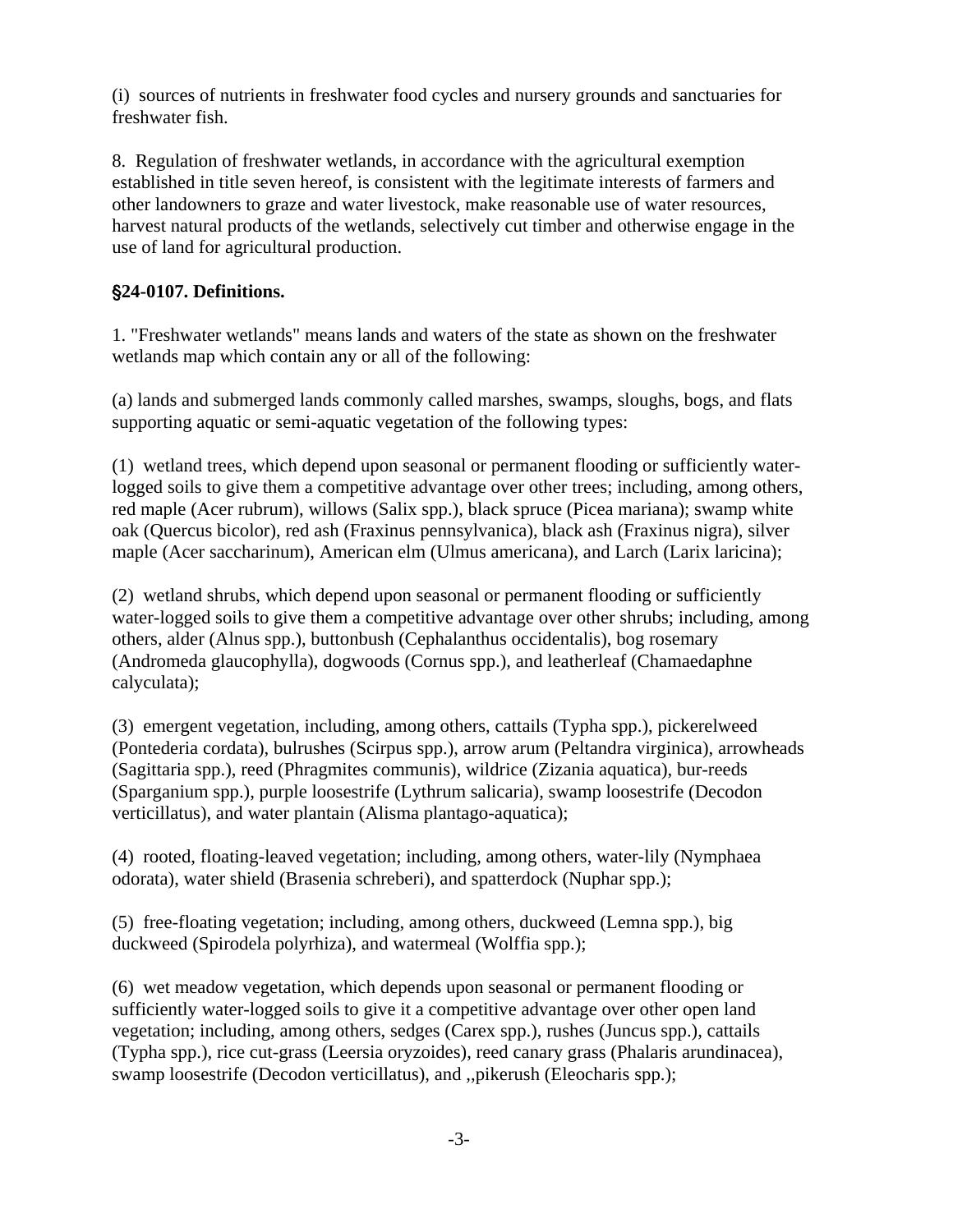(7) bog mat vegetation; including, among others, sphagnum mosses (Sphagnum spp.), bog rosemary (Andromeda glaucophylla), leatherleaf (Chamaedaphne calyculata), pitcher plant (Sarracenia purpurea), and cranberries (Vaccinium macrocarpon and V. oxycoccos);

(8) submergent vegetation; including, among others, pondweeds (Potamogeton spp.), naiads (Najas spp.), bladderworts (Utricularia spp.), wild celery (Vallisneria americana), coontail (Ceratophyllum demersum), water milfoils (Myriophyllum spp.), muskgrass (Chara spp.), stonewort (Nitella spp.), water weeds (Elodea spp.), and water smartweed (Polygonum admphibium);

(b) lands and submerged lands containing remnants of any vegetation that is not aquatic or semi-aquatic that has died because of wet conditions over a sufficiently long period, provided that such wet conditions do not exceed a maximum seasonal water depth of six feet and provided further that such conditions can be expected to persist indefinitely, barring human intervention;

(c) lands and waters substantially enclosed by aquatic or semi-aquatic vegetation as set forth in paragraph (a) or by dead vegetation as set forth in paragraph (b) the regulation of which is necessary to protect and preserve the aquatic and semi-aquatic vegetation as set forth in paragraph (a) or by dead vegetation as set forth in paragraph (b) the regulation of which is necessary to protect and preserve the aquatic and semi-aquatic vegetation; and

(d) the waters overlying the areas set forth in (a) and (b) and the lands underlying  $\&$ .

2. "Freshwater wetlands map" shall mean a map promulgated by the department pursuant to section 24-0301 of this article on which are indicated the boundaries of any freshwater wetlands.

3. "Boundaries of a freshwater wetland" shall mean the outer limit of the vegetation specified in paragraphs (a) and (b) of subdivision one of section 24-0107 and of the lands and waters specified in paragraph (c) of such subdivision.

4. "Local government" shall mean a village, town, city, or county.

5. "State agency" shall mean any state department, bureau, commission, board or other agency, public authority or public benefit corporation.

6. "Person" means any corporation, firm, partnership, association, trust, estate, one or more individuals, and any unit of government or agency or subdivision thereof, including the state.

7. "Board" shall mean the freshwater wetland\* appeals board.

<sup>8. &</sup>quot;Pollution" shall mean the presence in the environment of man-induced conditions or contaminants in quantities or characteristics which are or may be injurious to human, plant or wildlife, or other animal life or to property.

<sup>\*</sup>So in original. Probably should read "wetlands".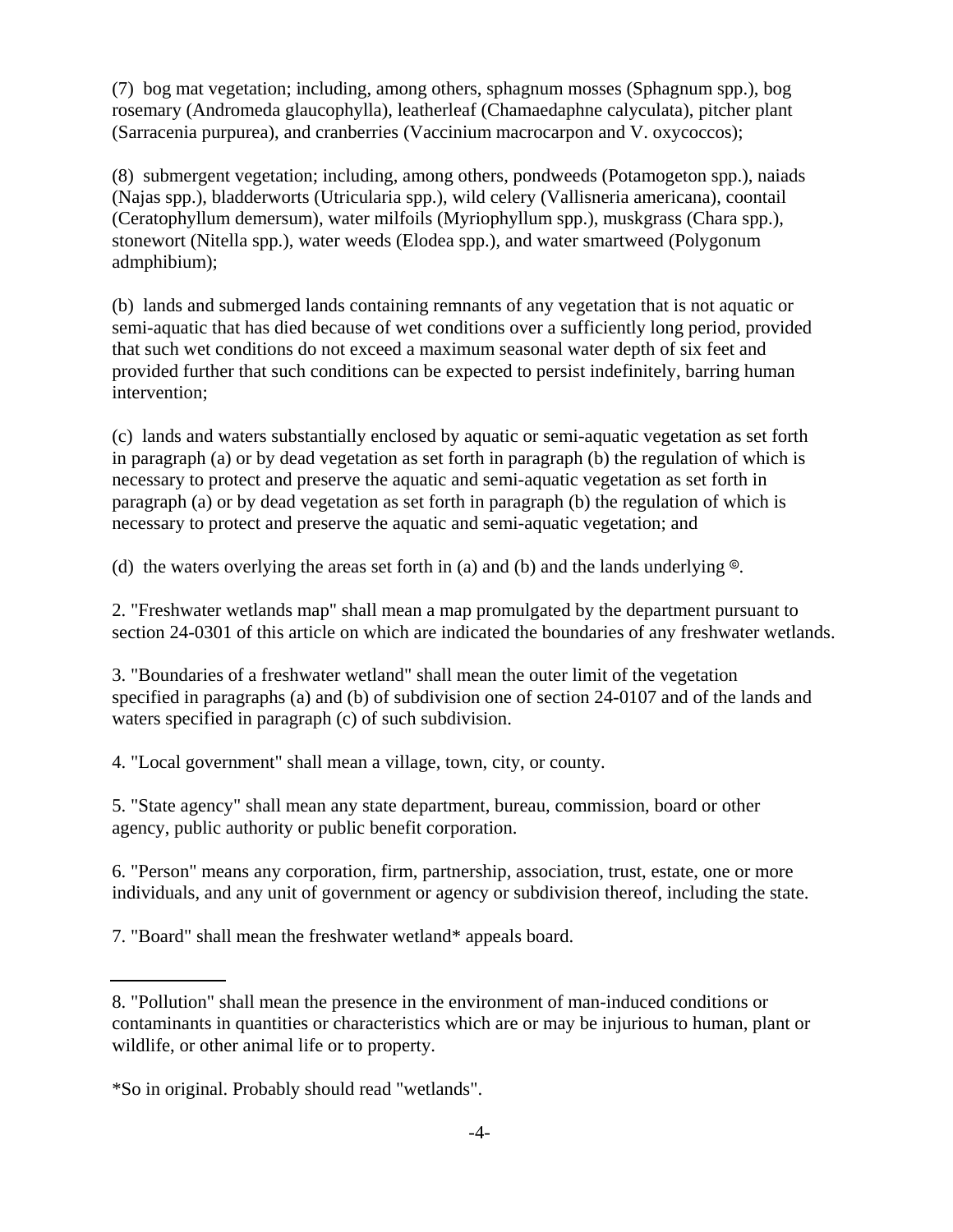# **TITLE 3 FRESHWATER WETLANDS STUDIES; NOTIFICATION AND MAPS**

### <span id="page-5-0"></span>**Section 24-0301. Commissioner's study.**

### '**24-0301. Commissioner's study.**

1. The commissioner shall, as soon as practicable, conduct a study to identify and map those individual freshwater wetlands in the state of New York which shall have an area of at least twelve and four-tenths acres or more, or if less than twelve and four-tenths, (a) have, in the discretion of the commissioner, and subject to review of his action by the board created pursuant to title eleven of this article, unusual local importance for one or more of the specific benefits set forth in subdivision seven of section 24-0105 or (b) are located within the Adirondack park and meet the definition of wetlands contained in subdivision sixty-eight of section eight hundred two of article twenty-seven of the executive law, and shall determine their characteristics. This study shall, in addition to such other data as the commissioner may determine to be included, consist of the freshwater wetlands inventory of the department of environmental conservation, currently being made, together with other available data on freshwater wetlands, whether assisted by the state of New York under the tidal wetlands act. or otherwise, or assembled by federal or local governmental or private agencies, all of which information shall be assembled and integrated, as applicable, into a map of freshwater wetlands of the state of New York. Such study may, in the discretion of the commissioner, be carried out on a sectional or regional basis, as indicated by need, subject to overall completion in an expeditious fashion subject to the terms of this chapter. This map, and any orders issued pursuant to the provisions of this article, shall comprise a part of the statewide environmental plan as provided for in section 3-0303 of this chapter. As soon as practicable the commissioner shall file with the secretary of state a detailed description of the technical methods and requirements to be utilized in compiling the inventory, and he shall afford the public an opportunity to submit comments thereon.

2. Upon completion of a freshwater wetlands inventory, the commissioner shall prepare a tentative freshwater wetlands map delineating the boundaries of such wetlands as determined by the study and inventory conducted pursuant to subdivision one of this section. The map may be prepared for different sections or regions of the state separately, as the commissioner shall determine. The commissioner shall consult and cooperate with the Adirondack park agency in the preparation of a tentative freshwater wetlands map for any area within the Adirondack park.

3. The tentative freshwater wetlands map shall set forth the boundaries of such wetlands as accurately as is practicable to inform the owners thereof, the public and the department of the approximate location of the actual boundaries of the wetlands, subject to motion for delineation pursuant to this section, or more precise definition thereof in the discretion of the commissioner. The commissioner shall take into consideration whenever possible, the boundaries of the local government or governments within which the wetlands are located.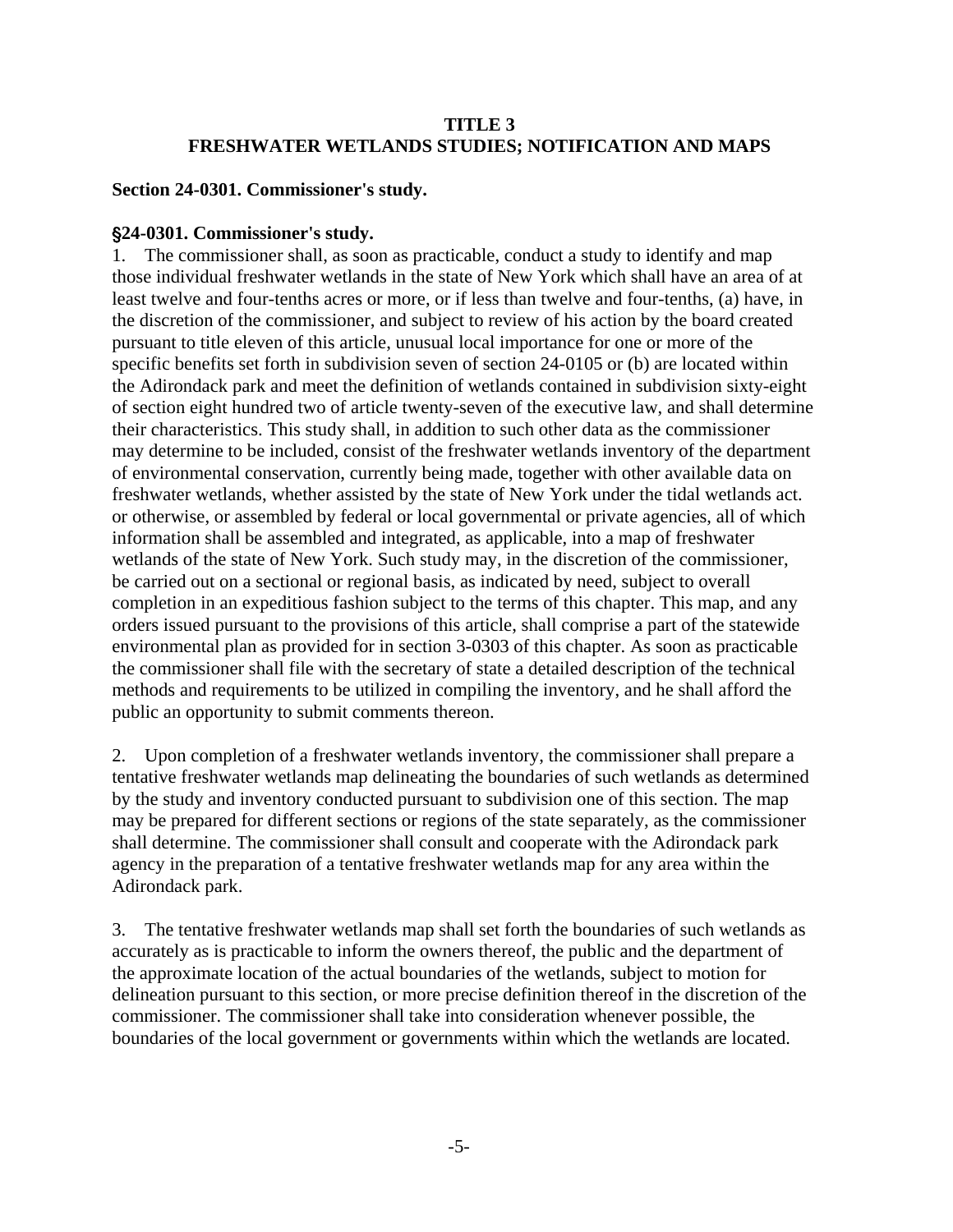4. Upon completion of the tentative freshwater wetlands map for a particular area, the commissioner or his designated hearing officer shall hold a public hearing in that area in order to afford an opportunity for any person to propose additions or deletions from such map. The commissioner shall give notice of such hearing to each owner of record as shown on the latest completed tax assessment rolls, of lands designated as such wetlands as shown on said map and also to the chief administrative officer and clerk of each local government within the boundaries of which any such wetland or a portion thereof is located and, in the case of a tentative freshwater wetlands map for any area within the Adirondack park, to the Adirondack park agency, by certified mail not less than thirty days prior to the date set for such hearing and shall assure that a copy of the relevant map is available for public inspection at a convenient location in such local government. The commissioner shall also cause notice of such hearing to be published at least once, not more than thirty days nor fewer than ten days before the date set for such hearing, in at least two newspapers having general circulation in the area where such wetlands are located.

5. After considering the testimony given at such hearing and any other facts which may be deemed pertinent, after considering the rights of affected property owners and the ecological balance in accordance with the policy and purposes of this article, and, in the case of wetlands or portions thereof within the Adirondack park, after consulting with the Adirondack park agency, the commissioner shall promulgate by order the final freshwater wetlands map. Such order shall not be promulgated less than sixty days from the date of the hearing required by subdivision four hereof. A copy of the order, together with a copy of such map or relevant portion thereof shall be filed in the office of the clerk of each local government in which each such wetland or a portion thereof is located and, in the case of a map for any area within the Adirondack park, with the Adirondack park agency. The commissioner shall simultaneously give notice of such order to each owner of lands, as shown on the latest completed tax assessment rolls, designated as such wetlands by mailing a copy of such order to such owner by certified mail in any case where a notice by certified mail was not sent pursuant to subdivision four hereof, and in all other cases by first class mail. The commissioner shall also give notice of such order at such time to the chief administrative officer of each local government within the boundaries of which any such wetland or a portion thereof is located. At the time of filing with such clerk or clerks, the commissioner shall also cause a copy of such order to be published in at least two newspapers having general circulation in the area where such wetlands are located.

6. Except as provided in subdivision eight of this section, the commissioner shall supervise the maintenance of such boundary maps, which shall be available to the public for inspection and examination at the regional office of the department in which the wetlands are wholly or partly located and in the office of the clerk of each county in which each such wetland or a portion thereof is located. The commissioner may readjust the map thereafter to clarify the boundaries of the wetlands, to correct any errors on the map, to effect any additions, deletions or technical changes on the map, and to reflect changes as have occurred as a result of the granting of permits pursuant to section 24-0703 of this article, or natural changes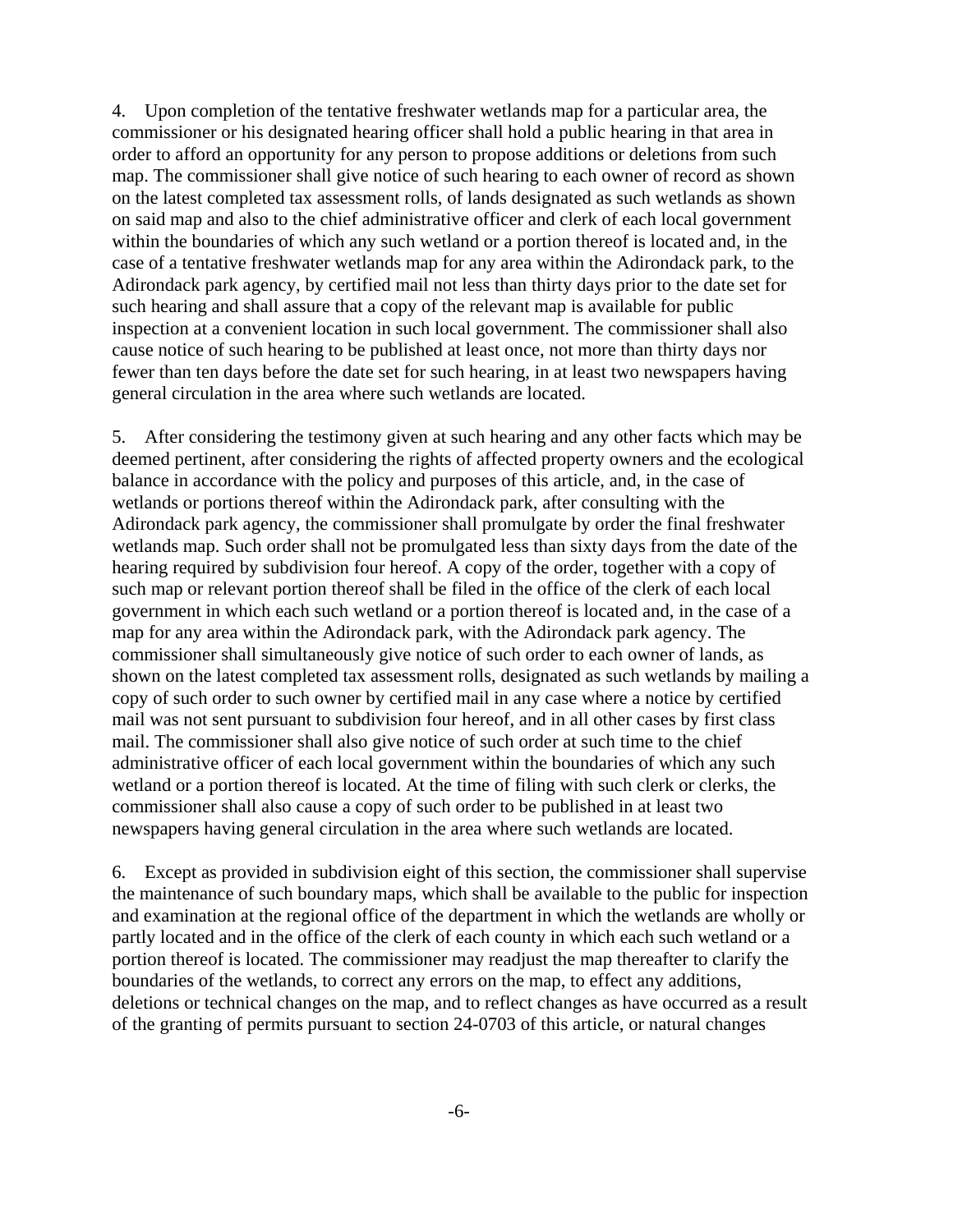<span id="page-7-0"></span>which may have occurred through erosion, accretion, or otherwise. Notice of such readjustment shall be given in the same manner as set forth in subdivision five of this section for the promulgation of final freshwater wetlands maps.

7. Except as provided in subdivision eight of this section, the commissioner may, upon his own initiative, and shall, upon a written request by a landowner whose land or a portion thereof may be included within a wetland, or upon the written request of another person or persons or an official body whose interests are shown to be affected, cause to be delineated more precisely the boundary line or lines of a freshwater wetland or a portion thereof. Such more precise delineation of a freshwater wetland boundary line or lines shall be of appropriate scale and sufficient clarity to permit the ready identification of individual buildings and of other major man-made structures or facilities or significant geographical features with respect to the boundary of any freshwater wetland. The commissioner shall undertake to delineate the boundary of a particular wetland or wetlands, or a particular part of the boundary thereof only upon a showing by the applicant therefor of good cause for such more precise delineation and the establishment of such more precise line.

8. The supervision of the maintenance of any freshwater wetlands map or portion thereof applicable to wetlands within the Adirondack park, the readjustment and precise delineation of wetland boundary lines and the other functions and duties ascribed to the commissioner by subdivisions six and seven of this section shall be performed by the Adirondack park agency, which shall make such maps available for public inspection and examination at its headquarters.

# **TITLE 5**

# **LOCAL IMPLEMENTATION**

**Section 24-0501. Local freshwater wetlands protection procedures.  [24-0503. Transfer of function to county; supersession by department.](#page-9-0)   [24-0505. Exemption from local implementation.](#page-9-0)   [24-0507. Reservation of local jurisdiction.](#page-9-0)   [24-0509. Relationship to other laws.](#page-10-0)   [24-0511. Local freshwater wetlands protection procedures in the](#page-10-0)** 

 **Adirondack park.** 

# '**24-0501. Local freshwater wetlands protection procedures.**

1. On or after September 1, 1975, each local government may adopt, amend, and, upon the filing of the appropriate freshwater wetlands map, implement a freshwater wetlands protection law or ordinance in accordance with this article to be applicable to all freshwater wetlands wholly or partially within its jurisdiction. No freshwater wetlands protection law or ordinance adopted by a county pursuant to this section shall be applicable within the boundaries of any city, town or village which has adopted and is implementing a local freshwater wetlands protection law or ordinance consistent with this article.

2. Said freshwater wetlands protection law or ordinance may be in such form and with such procedures prescribed as may be determined by the local government adopting the same, or it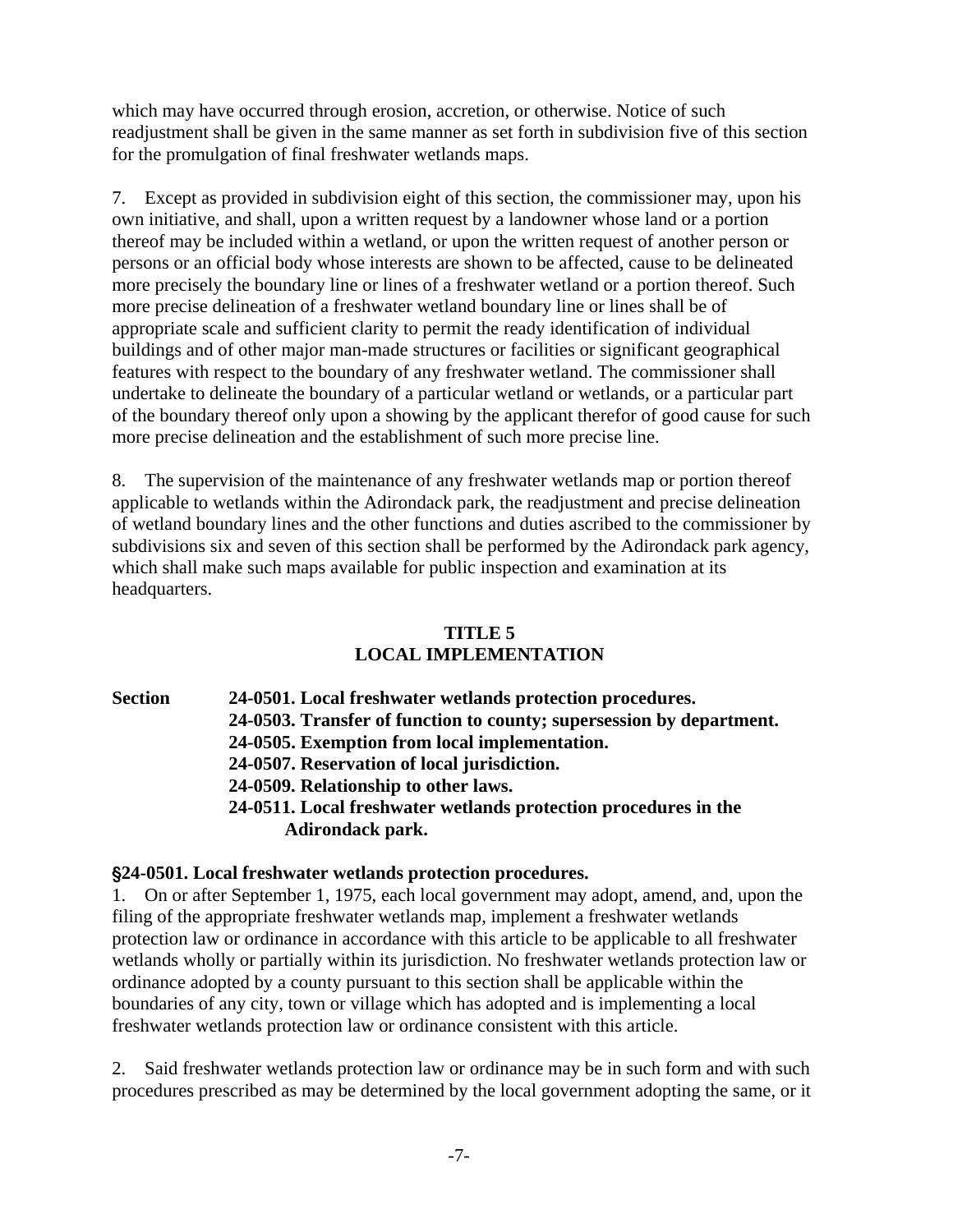may set forth the procedures and concepts contained in this article; provided, however, that no local freshwater wetlands protection law or ordinance enacted pursuant to subdivision one hereof shall be less protective of freshwater wetlands or effectiveness of administrative and judicial review, than the procedures set forth in this article, nor shall such local law or ordinance affect the activities exempted from permit by section 24-0701 of title seven hereof.

3. Adoption by a local government, pursuant to this article, of a local freshwater wetlands protection law or ordinance by reference to the procedures and concepts set forth herein shall be sufficient if reference is made to the procedures and concepts of this article with exceptions, additions, and modifications thereto noted; and the adoption, once effected, shall include subsequent statutory amendments to this article as aforesaid; subject, again, to exception, addition, or modification by such municipality, without time limitation. At any time after a local adoption of the procedures contained in this article, a local government subject to this section may rescind its adoption thereof and simultaneously adopt a local freshwater wetlands protection procedure in accordance with subdivisions one and two of this section.

4. If a city, town or village fails to adopt and implement a freshwater wetlands protection law or ordinance in accordance with this article by the date the applicable freshwater wetlands map is filed by the department or by September 1, 1977, whichever is later, it shall be deemed to have transferred the function to the county in accordance with section 24-0503. If the county fails within ninety days after the date of filing of the applicable freshwater wetlands map or after September 1, 1977, which ever is later, to adopt and implement a freshwater wetlands protection law or ordinance in accordance with this article, it shall be deemed to have transferred the function to the department. Within thirty days after the adoption of a freshwater wetlands protection law or ordinance pursuant to this article, the local government shall notify the department thereof, under such terms and conditions as the department may prescribe, together with its technical and administrative capacity to administer the act. Failure of a local government to give such notice shall constitute a transfer of function pursuant to this subdivision and section 24-0503.

5. A local government or the department shall have the right, in its regulation of freshwater wetlands within its jurisdiction, to change such fees and expenses to an applicant for official action as shall enable it to recover the costs incurred by reason of such application.

6. Any local government which defaults or transfers its authority pursuant to subdivision four of this section or section 24-0503 of this article, may recover such authority at any time by adopting a local freshwater wetland\* protection local law or ordinance consistent with this article and notifying the county and the department of the adoption. Such notice shall be given by certified mail within ten days of the adoption thereof. Such local law or ordinance shall not become effective in less than sixty nor more than one hundred days from the adoption thereof.

So in original. Should probably read "wetlands".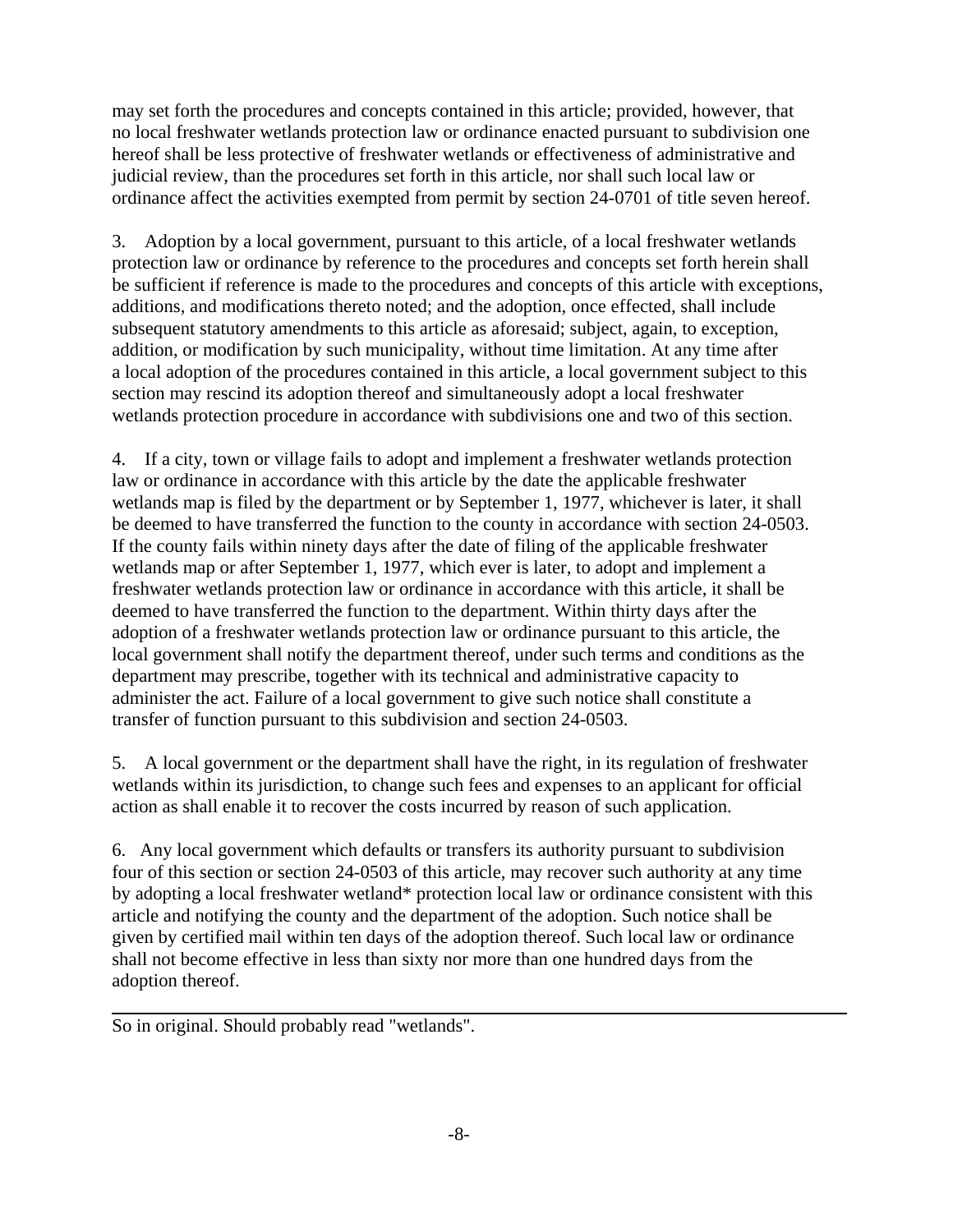<span id="page-9-0"></span>7. The technical services of the department shall be made available to municipalities, on a fee basis, in the implementation of the procedure herein set forth.

## '**24-0503. Transfer of function to county; supersession by department.**

1. In the event that a town, village, city or county shall certify in writing, as hereinafter provided, that it does not possess the technical capacity or the procedures effectively to carry out the requirements of this title, such local function shall be transferred to the county or the department, as the case may be. The certification of the town, village or city shall be by certified mail to the chief executive officer of the county, or, in the case of a county, to the commissioner.

2. In the event that the commissioner shall find that a local government does not possess the technical capacity or the implemented procedures effectively to carry out the requirements of this title, and that his failure to act will entail a default, or the potential of a default, in freshwater wetlands regulation, the commissioner may supersede the local government and order, alternatively, either that the local function be transferred to the county, or that the department itself undertake the local function, all to the extent necessary to carry out the purposes of this article. The supersession of the local government, shall be by order of the commissioner sent, by certified mail, to the chief executive officer of the local government involved.

3. In the event of transfer or supersession under subdivision one or two of this section, subsequent proceedings shall be in accordance with the further requirements of this article.

## '**24-0505. Exemption from local implementation.**

 The commissioner, by rule, may exempt from local implementation under this title those freshwater wetlands which, by reason of their size or special characteristics of unique environmental value or by reason of common characteristics, are appropriately to be administered pursuant to this article by the department alone. Such rule, based upon findings of fact made after public hearing, may relate to classes of wetlands based on size or particular characteristics, or to particular wetlands the characteristics of which make them subject to the exercise of the commissioner's discretion pursuant to this section. The commissioner shall make an order to such effect in each such instance and send a certified copy thereof to the executive officer of each local government affected thereby within ten days of his signing the same; such order shall not take effect until forty days after such signing.

#### '**24-0507. Reservation of local jurisdiction**.

 Except as provided in this article, jurisdiction over all areas which would qualify as freshwater wetlands except that they are not designated as such on the freshwater wetlands map pursuant to section 24-0301 of this article because they are less than twelve and fourtenths acres in size and are not of unusual local importance is reserved to the city, town or village in which they are wholly or partially located, and the implementation of this article with respect thereto is the responsibility of said city, town or village, in accordance with section 24-0501 and title twenty-three of article seventy-one of this chapter, except that a city, town or village in the exercise of its powers under this section, shall not be subject to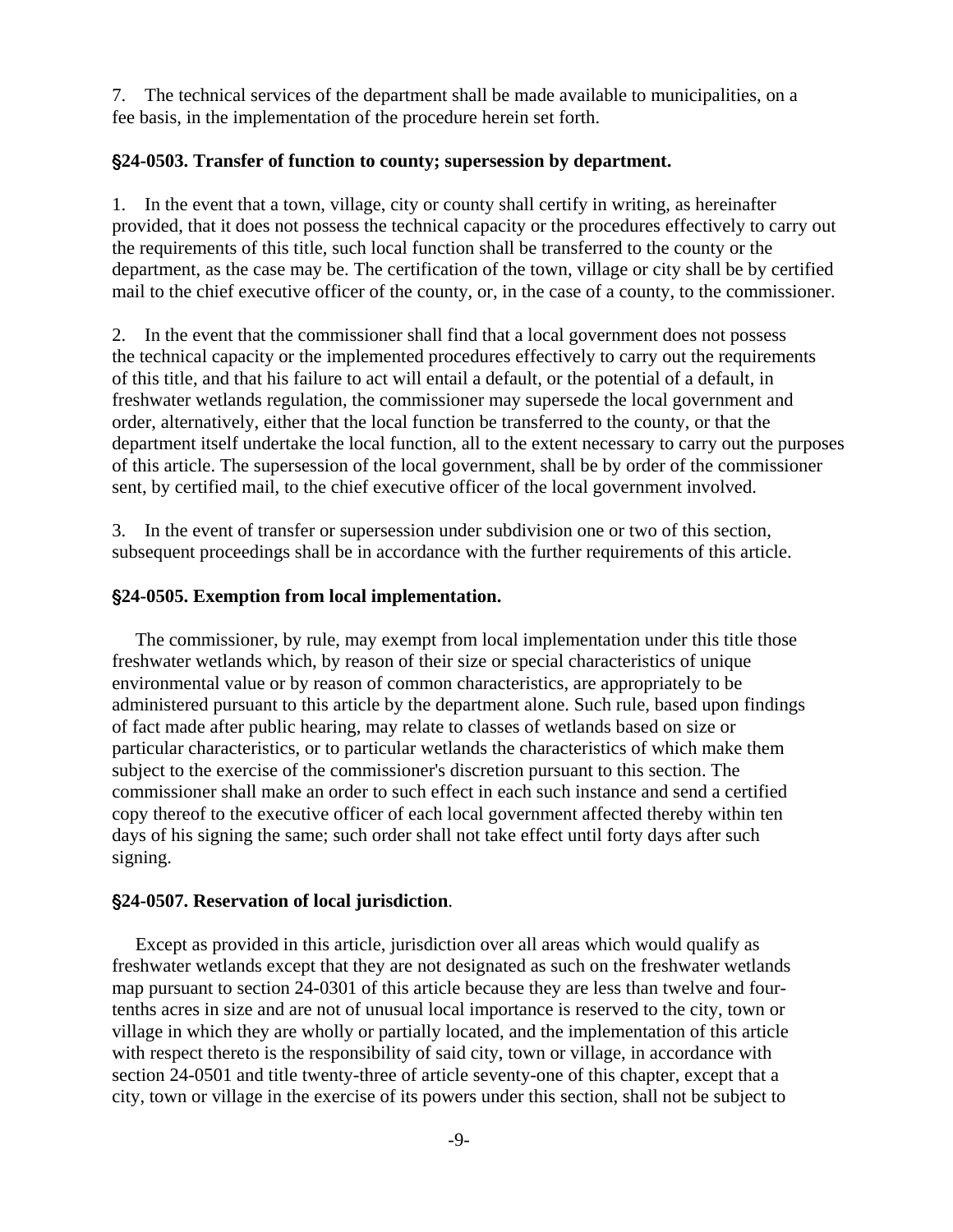<span id="page-10-0"></span>the provisions of subdivision four of section 24-0501, subdivisions two and three of section 24-0503, or section 24-0505, but shall be subject to judicial review under subdivision two of section 24-1105 of this article.

#### '**24-0509. Relationship to other laws.**

 No provision of this article shall be deemed to remove from any local government any authority pertaining to the regulation of freshwater wetlands, whether such wetlands are under the jurisdiction of the department or a county pursuant to subdivision 4 of section 24- 0501 of this title, under the county, general city, general municipal, municipal home rule, town, village, or any other law, provided, however, that any such regulation by a local government shall be at least as protective of freshwater wetlands as the regulations in effect pursuant to the provisions of this chapter or any rule or regulation promulgated pursuant to the provisions of this article or pursuant to a local freshwater wetlands protection law or ordinance adopted by a county pursuant to the provisions of section 24-0501 of this title.

#### '**24-0511. Local freshwater wetlands protection procedures in the Adirondack park**.

 Except for section 24-0509, this title shall not apply to freshwater wetlands protection laws or ordinances adopted by towns or villages with respect to their territories within the Adirondack park. Such laws or ordinances are governed by title eight of this article.

## **TITLE 7 FRESHWATER WETLANDS REGULATIONS**

# **Section 24-0701. Permits.  [24-0703. Applications for permits.](#page-11-0)  [24-0705. Granting permits.](#page-13-0)**

#### '**24-0701. Permits.**

1. After issuance of the official freshwater wetlands map of the state, or of any selected section or region thereof, any person desiring to conduct on freshwater wetlands as so designated thereon any of the regulated activities set forth in subdivision two of this section must obtain a permit as provided in this title.

2. Activities subject to regulation shall include any form of draining, dredging, excavation, removal of soil, mud, sand, shells, gravel or other aggregate from any freshwater wetland, either directly or indirectly; and any form of dumping, filling, or depositing of any soil, stones, sand, gravel, mud, rubbish or fill of any kind, either directly or indirectly; erecting any structures, roads, the driving of pilings, or placing of any other obstructions whether or not changing the ebb and flow of the water; any form of pollution, including but not limited to, installing a septic tank, running a sewer outfall, discharging sewage treatment effluent or other liquid wastes into or so as to drain into a freshwater wetland; and any other activity which substantially impairs any of the several functions served by freshwater wetlands or the benefits derived therefrom which are set forth in section 24-0105 of this article. These activities are subject to regulation whether or not they occur upon the wetland itself, if they impinge upon or otherwise substantially effect the wetlands and are located not more than one hundred feet from the boundary of such wetland. Provided, that a greater distance from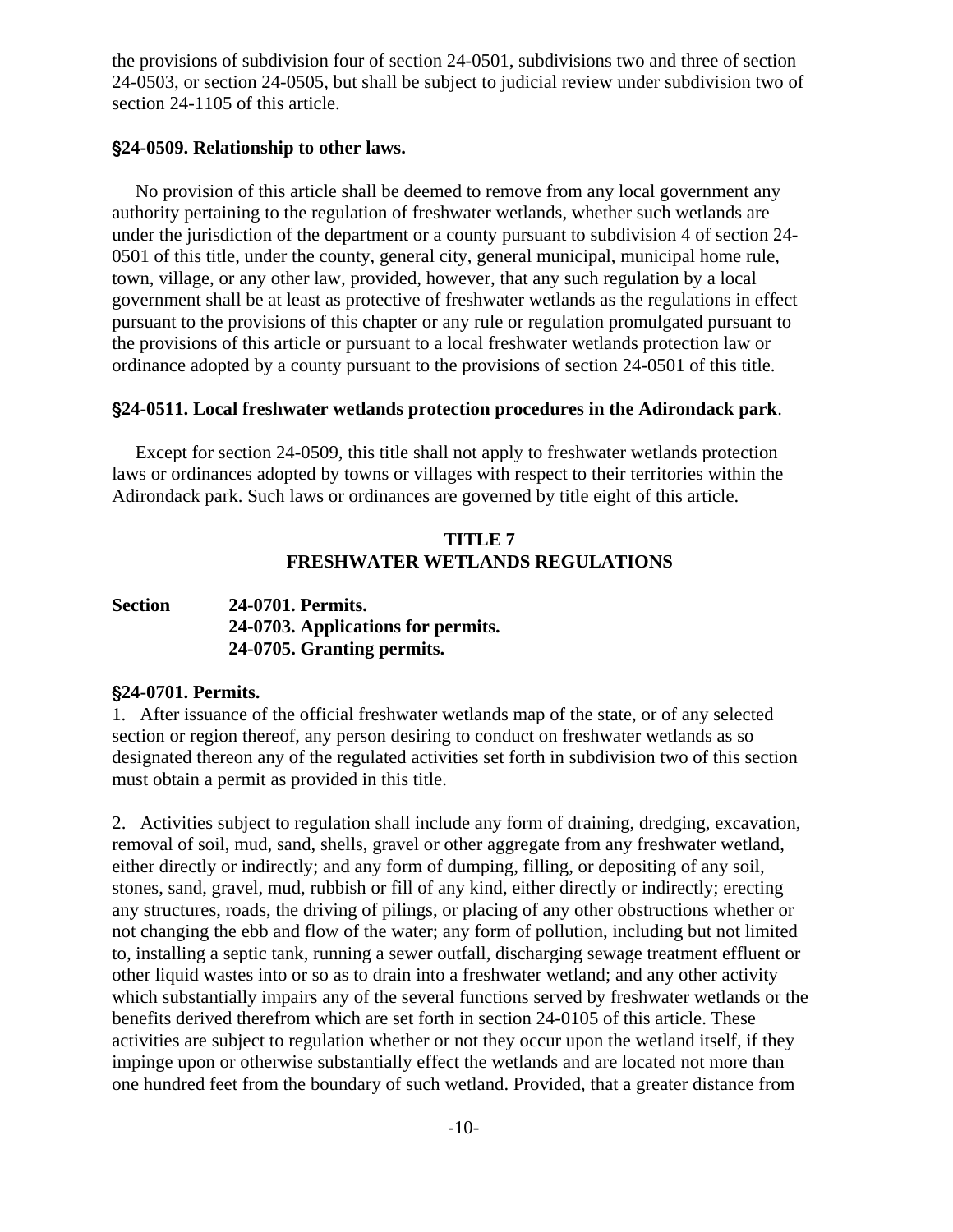<span id="page-11-0"></span>any such wetland may be regulated pursuant to this article by the appropriate local government or by the department, whichever has jurisdiction over such wetland, where necessary to protect and preserve the wetland.

3. The depositing or removal of the natural products of the freshwater wetlands by recreational or commercial fishing, shell-fishing, aquaculture, hunting or trapping shall be excluded from regulated activities, where otherwise legally permitted and regulated.

4. The activities of farmers and other landowners in grazing and watering livestock, making reasonable use of water resources, harvesting natural products of the wetlands, selectively cutting timber, draining land or wetlands for growing agricultural products and otherwise engaging in the use of wetlands or other land for growing agricultural products shall be excluded from regulated activities and shall not require a permit under subdivision one hereof, except that structures not required for enhancement or maintenance of the agricultural productivity of the land and any filling activities shall not be excluded hereunder, and provided that the use of land designated as a freshwater wetland upon the freshwater wetlands map at the effective date thereof for uses other than those referred to in this subdivision shall be subject to the provisions of this article.

5. Public health activities, orders, and regulations of the department of health shall be excluded from regulated activities. Copies of all such public health orders and regulations affecting wetlands shall be filed with the department of environmental conservation. The commissioner may request modification of such orders or regulations if he deems such necessary to implement the policy of this article.

6. The commissioner shall review all current mosquito control projects to determine whether they are having any adverse impact on freshwater wetlands. Where any adverse impact is found, the commissioner may require modification of such projects if he deems such necessary for the implementation of the policies of this article.

7. Where dredging or filling is in navigable waters of the state or is for the reconstruction or repair of certain dams and docks, and where such activity also affects freshwater wetlands, any person undertaking such activity must seek permission under this, article as well as under any other applicable law.

8. On any land that is being developed pursuant to a planned unit development ordinance or local law where freshwater wetlands are to remain as open space, development activities shall be permitted in areas contiguous to such wetlands if the local government affirms that such activities will not despoil said wetland.

# '**24-0703. Applications for permits.**

1. Any person proposing to conduct or cause to be conducted a regulated activity upon any freshwater wetland shall file an application for a permit with the clerk of the local government having jurisdiction or the department, as the case may be. Review of the application shall be made by the local government or the commissioner, as the case may be, in accordance with applicable law and such rules hereunder as may be adopted by the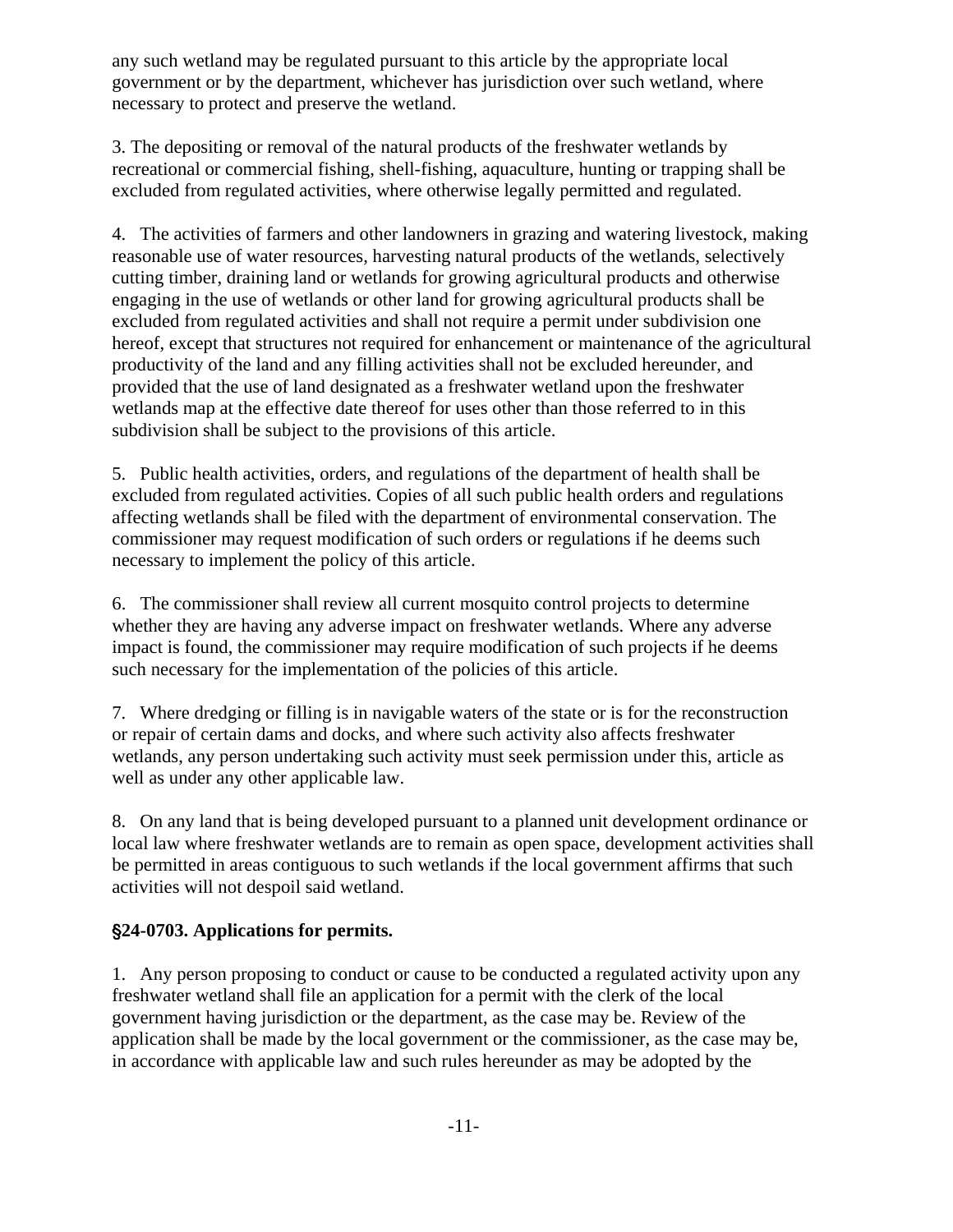commissioner. Such application shall include a detailed description of the proposed activity and a map showing the area of freshwater wetland directly affected, with the location of the proposed activity thereon. The clerk or commissioner shall cause notice of such application to be mailed to all local governments where the proposed activity or any part of it is located.

2. No sooner than thirty days and not later than sixty days after the receipt by a local government of an application, and after notice of application has been published by the applicant in two newspapers having a general circulation in the area, the local government shall hold a public hearing on such application at a suitable location in the local government where the affected wetland is situated unless no notice of objection has been filed or unless the local government finds the activity to be of such a minor nature as not to affect or endanger the balance of systems within the wetlands, in which case the local government may, in the exercise of discretion, dispense with such hearing. Where the local government finds that a hearing is not necessary, a decision setting forth reasons therefor shall be prepared, shall be a matter of public record and shall be mailed to all local governments where the proposed work or any part of it is located and to all persons who filed a statement with the local government following the publication of such notice of application. All owners of record of the adjacent land and the local governments where the proposed activity is located shall be notified by certified mail of the hearing not less than fifteen days prior to the date set for such hearing. The local government shall cause notice of such hearing to be published in two newspapers having a general circulation in the area where the affected freshwater wetlands are located. All applications and maps and documents relating thereto shall be open for public inspection at the office of the clerk of the local government in which the wetland is situated. At such hearing any person or persons filing a request for a hearing or a timely notice of appearance may appear and be heard.

3. In addition to the provisions of article 70 of this chapter and rules and regulations adopted thereunder, the rules and regulations adopted by the department pursuant to this article to implement its processing of permit applications, renewals, modifications, suspensions and revocations shall govern permit administration by the department under this article, provided however, that after the department has given notice to an applicant that an application is complete, or the application is deemed complete, the applicant shall cause a notice of application to be published in a newspaper of general circulation in the affected area as provided in rules and regulations of the department.

4. The applicant shall have the burden of demonstrating that the proposed activity will be in accord with the policies and provisions of this article. To the greatest extent practicable, such hearing shall be incorporated with any public hearing required by the town, village, general city, general municipal or environmental conservation laws in connection with approvals or permits otherwise required before commencement of regulated activities on lands containing such wetlands.

5. Prior to the promulgation of the final freshwater wetlands map in a particular area and the implementation of a freshwater wetlands protection law or ordinance, no person shall conduct, or cause to be conducted, any activity for which a permit is required under section 24-0701 of this article on any freshwater wetland unless he has obtained a permit from the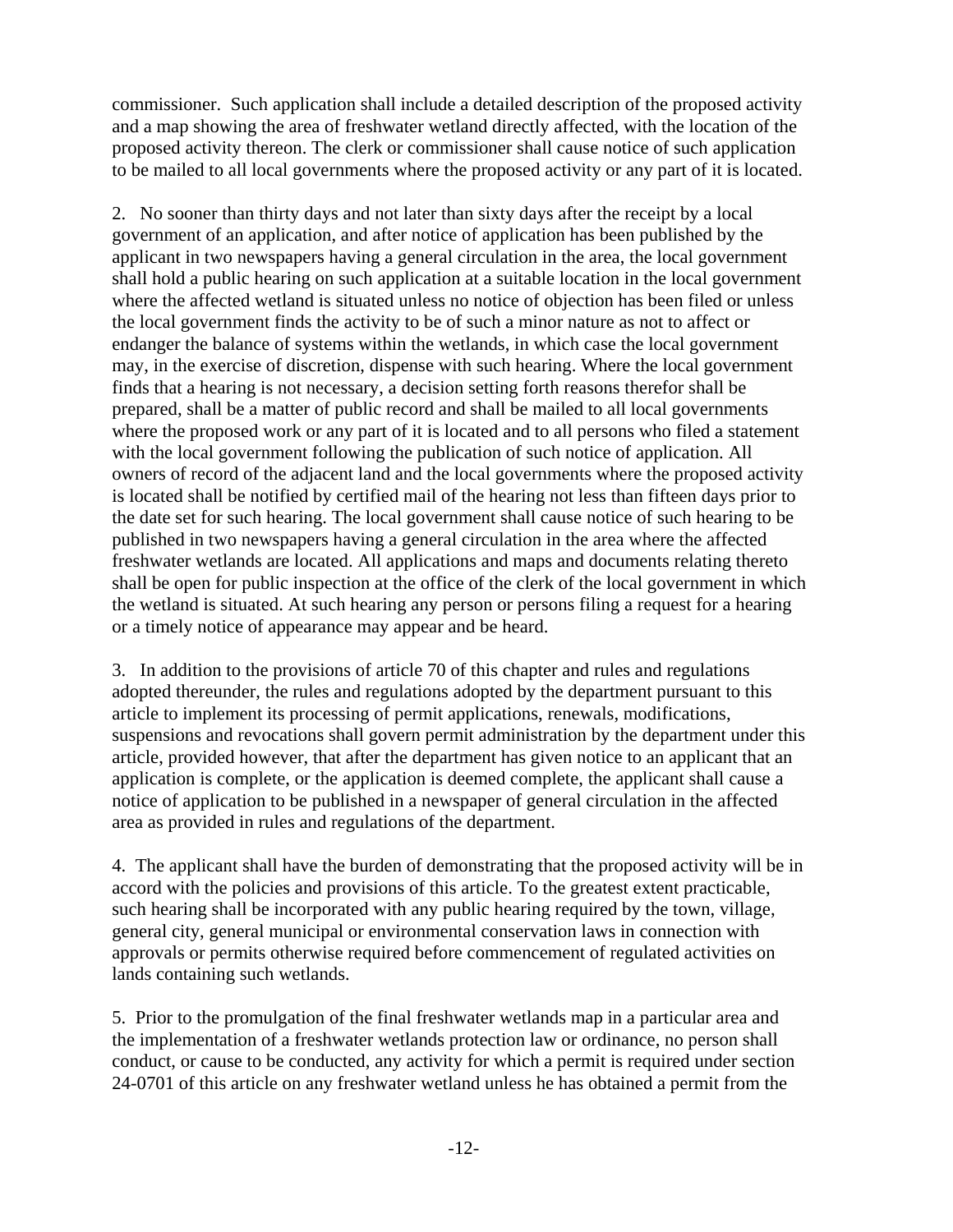<span id="page-13-0"></span>commissioner under this section. Any person may inquire of the department as to whether or not a given parcel of land will be designated a freshwater wetland subject to regulation. The department shall give a definite answer in writing within thirty days of such request as to whether such parcel will or will not be so designated. Provided that, in the event that weather or ground conditions prevent the department from making a determination within thirty days, it may extend such period until a determination can be made. Such answer in the affirmative shall be reviewable pursuant to title eleven of this article; such an answer in the negative shall be a complete defense to the enforcement of this article as to such parcel of land. The commissioner may by regulation adopted after public hearing exempt categories or classes of wetlands or individual wetlands which he determines not to be critical to the furtherance of the policies and purposes of this article.

# '**0705. Granting permits.**

1. In granting, denying or limiting any permit, the local government or the commissioner shall consider the effect of the proposed activity with reference to the public health and welfare, fishing, flood, hurricane and storm dangers, and protection or enhancement of the several functions of the freshwater wetlands and the benefits derived therefrom which are set forth in section 24-0103\* of this article. The effects of the proposed activity shall be considered by the department or a local government, as the case may be, irrespective of political boundaries.

2. Duly filed notice in writing that the state or any agency or subdivision thereof is in the process of acquiring any freshwater wetlands by negotiation or condemnation shall be sufficient basis for denial of any permit.

3. No permit shall be granted under this section unless the proposed activity is consistent with the land use regulations applicable pursuant to section 24-0903 of this article within the boundaries of the local government involved and with the policy set forth in section 24-0103 of this article.

4. In granting a permit, the local government or the commissioner may limit the same or impose conditions or limitations designed to carry out the public policy set forth in this article. The local government or the commissioner may require a bond in an amount and with surety and conditions satisfactory to him securing to the state or local government, as the case may be, compliance with the conditions and limitations set forth in the permit. The local government may suspend or revoke a permit if it finds that the applicant has not complied with any of the conditions or limitations set forth in the application. The local government may suspend the permit if the applicant fails to comply with the terms and conditions set forth in the application. Department suspension and revocation proceedings shall be governed by the provisions of article 70 of this chapter and rules and regulations adopted thereunder and by the provisions of rules and regulations adopted by the department as provided in section 24-1301 of this article.

<sup>\*</sup>So in original. Probably should read "section 24-0105".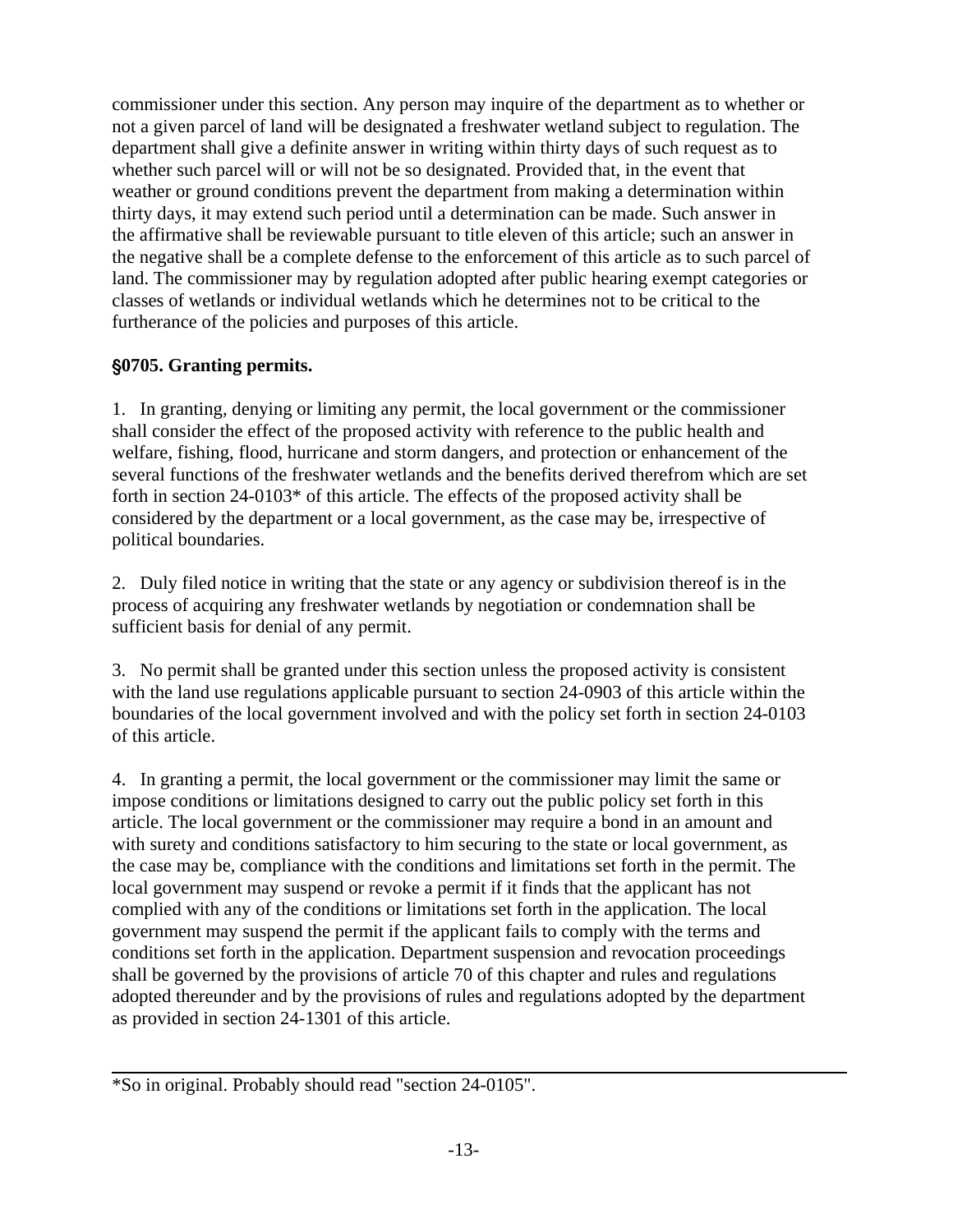<span id="page-14-0"></span>5. The local government or the commissioner shall state upon the record findings and reasons for all actions taken pursuant to this section.

6. Review of the determination of the local government or of the commissioner shall be, within a period of thirty days after the filing thereof, pursuant to the provisions of title eleven of this article or article seventy-eight of the civil practice law and rules. Any owner of the wetland affected and any resident or citizen of the local government shall be deemed to have the requisite standing to seek review.

7. In the event that the court finds the action reviewed constitutes a taking without just compensation, and the land so regulated merits protection under this article, the court may, at the election of the commissioner, either (i) set aside the order or (ii) require the commissioner to proceed under the condemnation law to acquire the wetlands or such less than fee rights therein as have been taken.

# **TITLE 8 REGULATION OF WETLANDS IN THE ADIRONDACK PARK**

**Section 24-0801. Permits for wetlands in the Adirondack park. [24-0803. Transfer of jurisdiction to local government.](#page-15-0)  [24-0805. Land use regulations for freshwater wetlands in Adirondack park.](#page-15-0)**

# '**24-0801. Permits for wetlands in the Adirondack park.**

1. As used in this title, the term "freshwater wetlands", in addition to its meaning under section 24-0107 of this article, shall mean "wetlands" as defined in subdivision sixty-eight of section eight hundred two of article twenty-seven of the executive law.

2. Where the activities otherwise subject to regulation under this article involve freshwater wetlands located within the boundaries of the Adirondack park, the inquiries referred to and the applications provided for in section 24-0703 of this article shall be made to and filed with the Adirondack park agency at its headquarters office, under such regulations and procedures as the Adirondack park agency may promulgate. The Adirondack park agency shall review the application in place of the commissioner or local government as provided in section 24- 0705 of this article, having due regard for the declaration of policy and statement of findings set forth in this article and for the considerations set forth in subdivision one of section 24- 0705 of this article. The agency shall in addition determine prior to the granting of any permit that the proposed activity will be consistent with the Adirondack park land use and development plan and would not have an undue adverse impact upon the natural, scenic, aesthetic, ecological, wildlife, historic, recreational or open space resources of the park, taking into account the economic and social or other benefits to be derived from the activity. Any person may seek review of a ruling made solely pursuant to the provisions of this article by the Adirondack park agency pursuant to the provisions of title eleven of this article or article seventy-eight of the civil practice law and rules.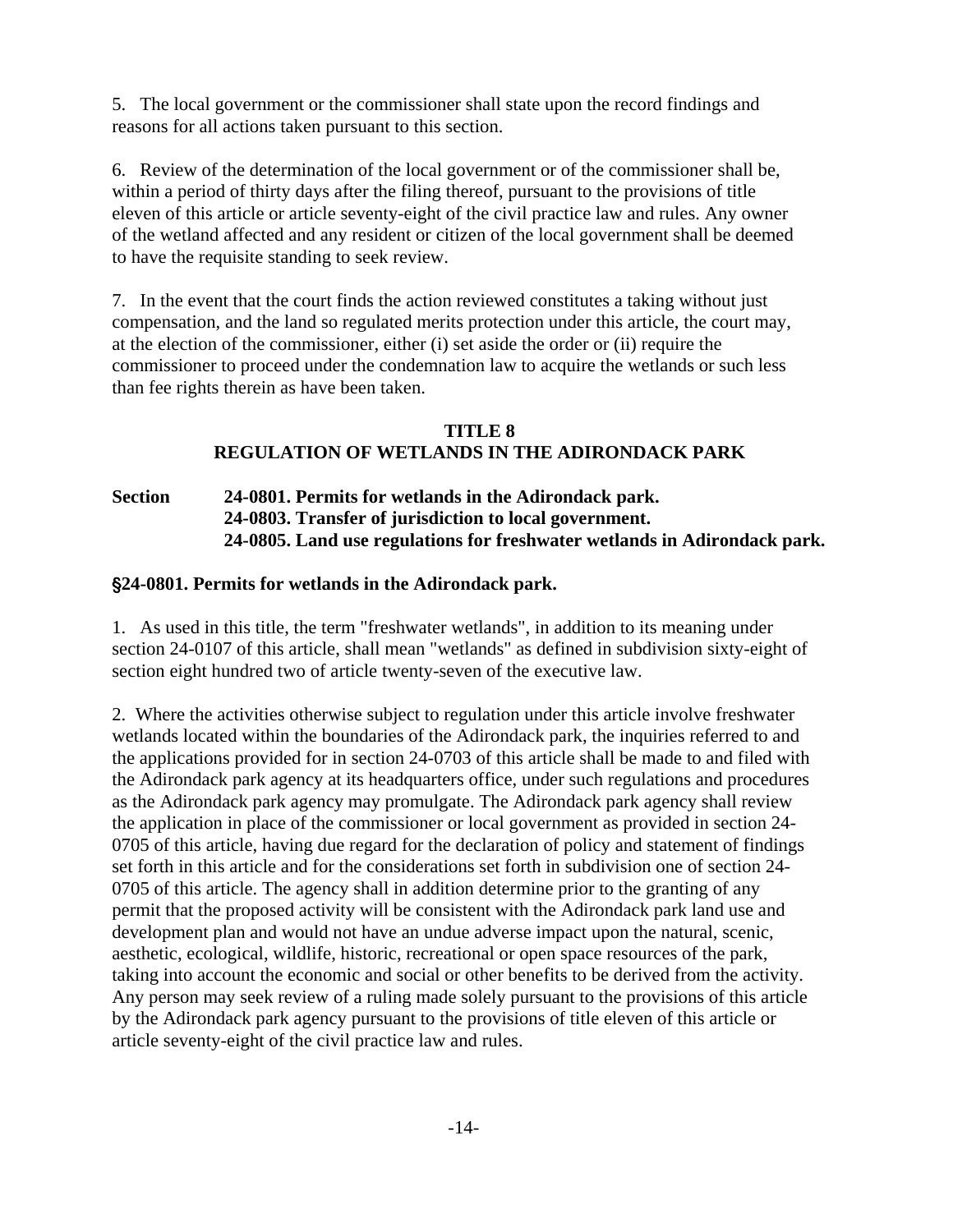# <span id="page-15-0"></span>'**24-0803. Transfer of jurisdiction to local government.**

1. Notwithstanding anything in article twenty-seven of the executive law to the contrary, the Adirondack park agency may transfer to a town or village any or all of its jurisdiction over regulated activities conducted upon, or land use and development or subdivision involving, those wetlands located on private lands which it finds, due to their size or other characteristics, are of lesser regional importance and are appropriately to be administered by such local governments alone.

2. The agency shall not transfer such jurisdiction unless the town or village (a) has adopted and implemented a local freshwater wetlands protection law or ordinance or has in a local land use program provided by local law or ordinance for the protection of such wetlands, which law or ordinance:

(i) meets the criteria set forth in subdivision two of section 24-0501 of this article;

(ii) provides for a review of regulated activities, land use and development and subdivision pursuant to the standards set forth in subdivision two of section 24-0801 of this article, and

(iii) contains at a minimum land use regulations meeting the criteria of subdivision one of section 24-0903 of this article; and (b) possesses the technical or administrative capacity to administer the local law or ordinance.

3. In connection with a transfer of its jurisdiction pursuant to this section, the agency may impose reasonable conditions in furtherance of the policies and purposes of this article and of article twenty-seven of the executive law.

4. A local government regulating wetlands pursuant to this section shall have the right to charge such fees and expenses to an applicant for official action as shall enable it to recover the costs incurred by reason of such application.

5. The technical services of the department or the agency shall be made available to towns and villages, on a fee basis, in the implementation of the procedures set forth in this section.

#### '**24-0805. Land use regulations for freshwater wetlands in the Adirondack park.**

 Except as to wetlands upon private lands within local governments to which jurisdiction has been transferred pursuant to section 24-0803 of this article, the Adirondack park agency shall also exercise the functions assigned to the commissioner under section 24-0903 of this article.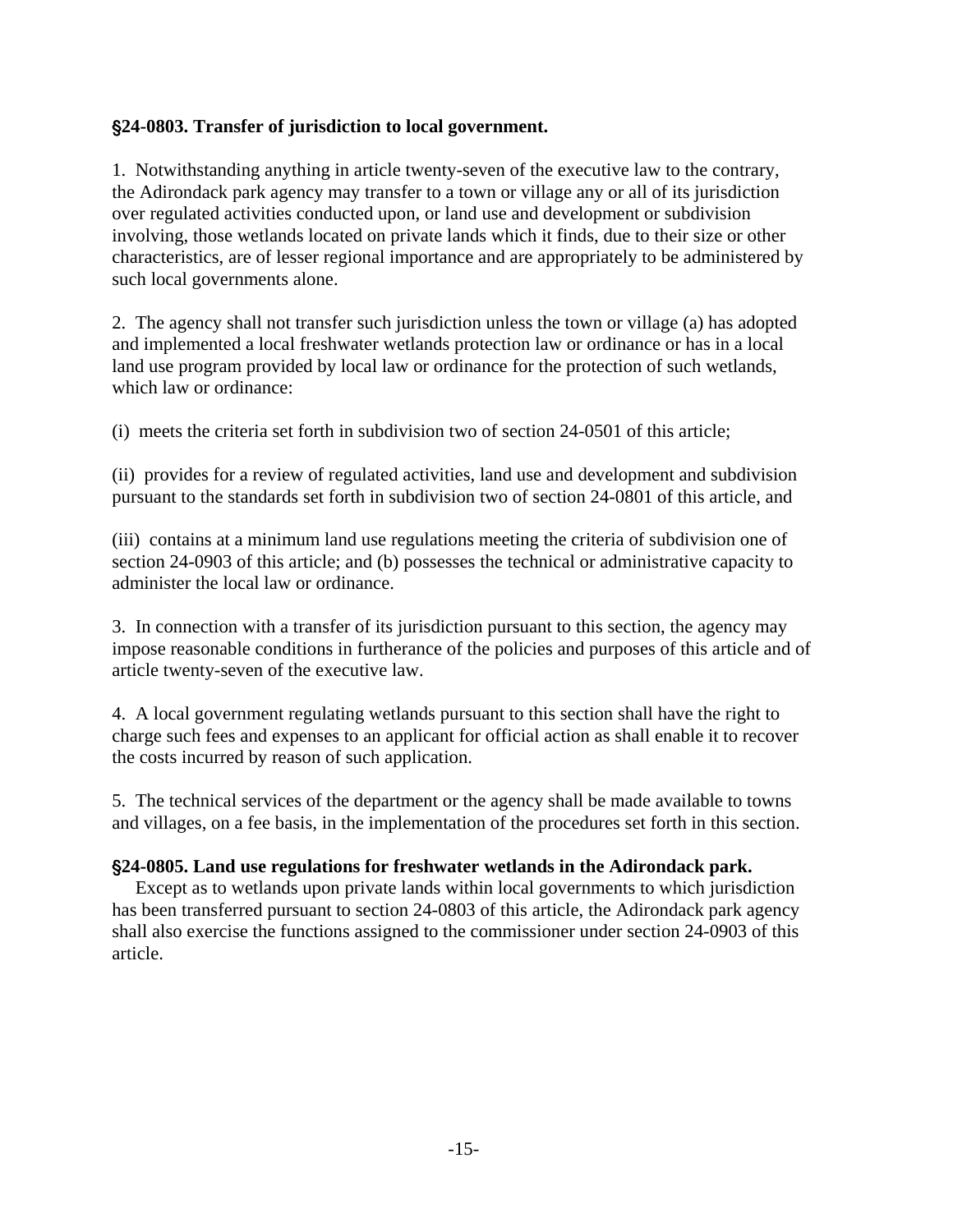#### **TITLE 9 FRESHWATER WETLANDS PRESERVATION PROGRAM**

<span id="page-16-0"></span>**Section 24-0901. Cooperative agreements. 24-0902. Adopt-a-wetland stewardship program. [24-0903. Land use regulations for freshwater wetlands.](#page-17-0)  [24-0905. Tax abatement.](#page-18-0)** 

# '**24-0901. Cooperative agreements.**

1. Upon completion of the freshwater wetlands map, the commissioner shall confer with local government officials in each region in which the inventory has been conducted to establish a program for the protection of the freshwater wetlands of the state.

2. The commissioner may enter into cooperative agreements with any city, village, town or county, or with an owner of freshwater wetlands or with any one or more of them, for the purpose of preserving and maintaining, in accordance with the policies of this article, those freshwater wetlands which are within the boundaries of such city, village, town or county.

3. The cooperative agreement shall provide that the freshwater wetlands be preserved and maintained in their natural state and may provide for access thereto to be retained by such owner for purposes compatible with the purposes of this article.

4. A cooperative agreement with any such village, town, city or county may provide for the development by personnel and facilities of the department or the payment out of funds appropriate therefor, for the purpose of preserving, maintaining, or enhancing such wetlands in accordance with the policies of this article, and may be agreed upon by the parties to the cooperative agreement.

5. This section shall not prevent any freshwater wetland from being designated as part of the natural and historic preserves of the state, nor shall it prevent preservation of such lands by dedication as state parks. The office of parks and recreation shall outline to the commissioner its plans to preserve freshwater wetlands as parks and reserves as soon as possible after the effective date of this article.

# '**24-0902. Adopt-a-wetland stewardship program.**

1. The commissioner may enter into stewardship agreements with any person or persons for the purposes of preserving, maintaining, or enhancing a state-owned wetland or portion thereof in accordance with the policies of this article.

2. The stewardship agreement shall provide that the wetland be preserved and maintained in its natural state or managed to enhance or restore the wetland values they provide, consistent with the provisions of this chapter and purposes of this article. Activities may include: remediating vandalism, picking up litter, and trash, establishing or maintaining access or nature trails, providing interpretive services for school groups and other citizens, managing fish and wildlife habitat, and otherwise providing positive benefits to the wetland.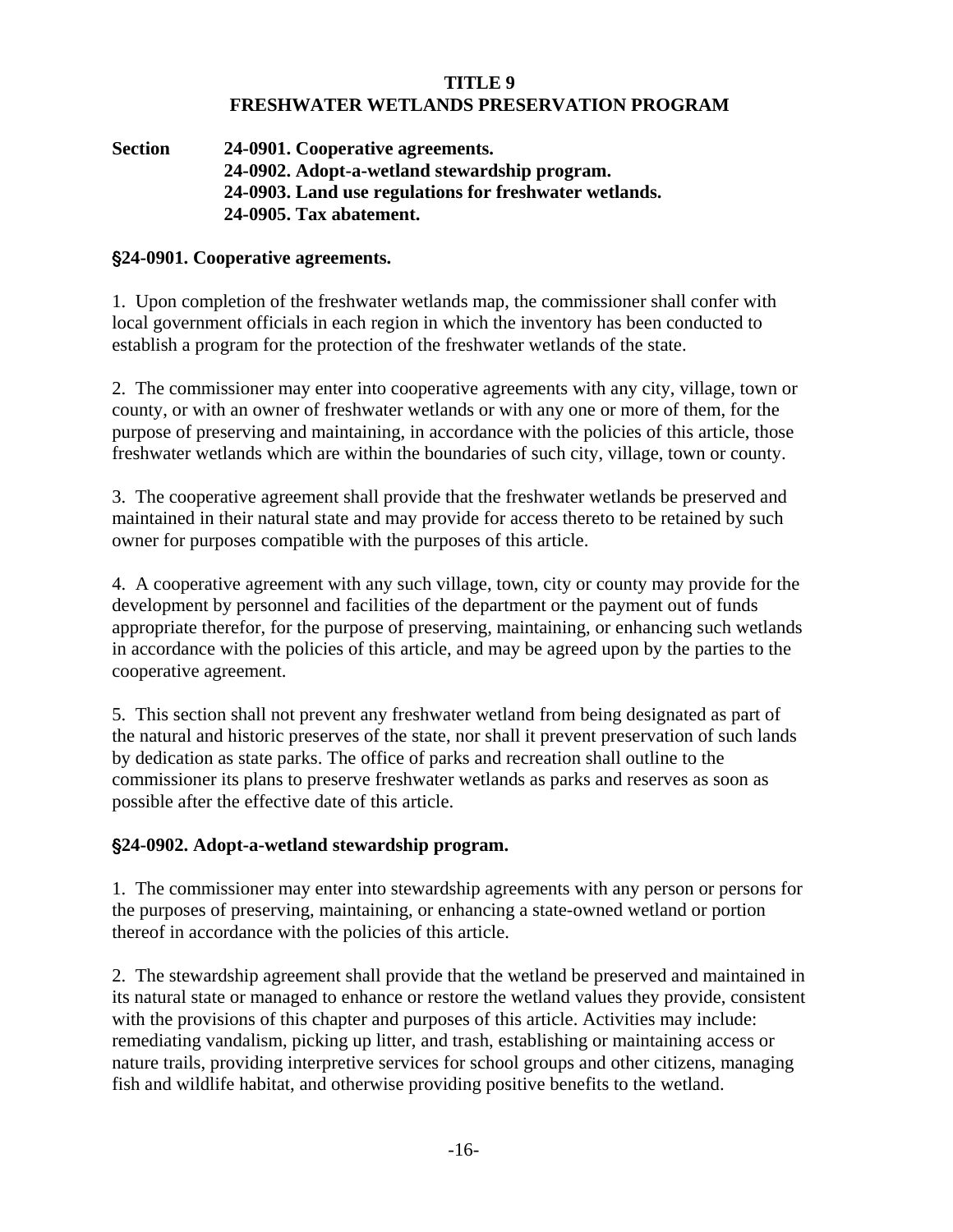<span id="page-17-0"></span>3. Stewardship agreement with any person or persons may provide for assistance of personnel, facilities and supplies of the department for the purposes of supporting appropriate activities under such stewardship agreement, in accordance with the provisions of this article.

4. The department shall establish procedures by which a person or persons may apply for a stewardship agreement, and shall be responsible for working with such persons to identify specific sections of a state-owned wetland and specific activities deemed appropriate for such stewardship agreement. The department may consider factors such as safety, environmental sensitivity, need, cost and other factors deemed relevant in determining which wetlands or activities may be eligible or appropriate for a stewardship agreement.

5. The department shall provide recognition of the stewardship activities by appropriate signage on or near the adopted wetland, and may provide recognition by such other measures as it may determine to be appropriate, including but not limited to press releases, certificates, and newsletters.

6. The stewardship agreement may be modified in scope or altered in any other manner at the sole discretion of the department, not inconsistent with the provisions of this section. The person or persons shall have the option of renewing the agreement subject to the approval of the department and the continuation by the department of the adopt-a-wetland stewardship program. The department may terminate the agreement and remove the signs upon thirty day notice, if in its sole judgement it finds and determines that the person or persons are not meeting the terms and conditions of the agreement.

7. Notwithstanding any inconsistent provisions of law, the state and its employees shall not be liable for damages suffered by any person resulting from the actions or activities of such volunteers.

# '**24-0903. Land use regulations for freshwater wetlands.**

1. Upon completion of the freshwater wetlands map of the state, or of any selected section or region thereof, the commissioner shall proceed to classify freshwater wetlands so designated thereon according to their most appropriate uses, in light of the values set forth in section 24-0105 of this article and the present conditions of such wetlands. The commissioner shall determine what uses of such wetlands are most compatible 'with the foregoing and shall prepare minimum land use regulations to permit only such compatible uses. The classification may cover freshwater wetlands in more than one governmental subdivision. Permits pursuant to section 24-0701 of this article are required whether or not a classification has been promulgated.

2. The commissioner shall upon completion of minimum land use regulations as provided in subdivision one of this section, forward the same to the local governments affected thereby. Within six months of receipt of the minimum land use regulations, the legislative body of each such local government shall submit to the commissioner proposed regulations governing the freshwater wetlands within its boundaries. Such proposed regulations shall be consistent with the purposes of this article and may be more restrictive than the minimum land use regulations as determined by the commissioner under this article. Where the proposed local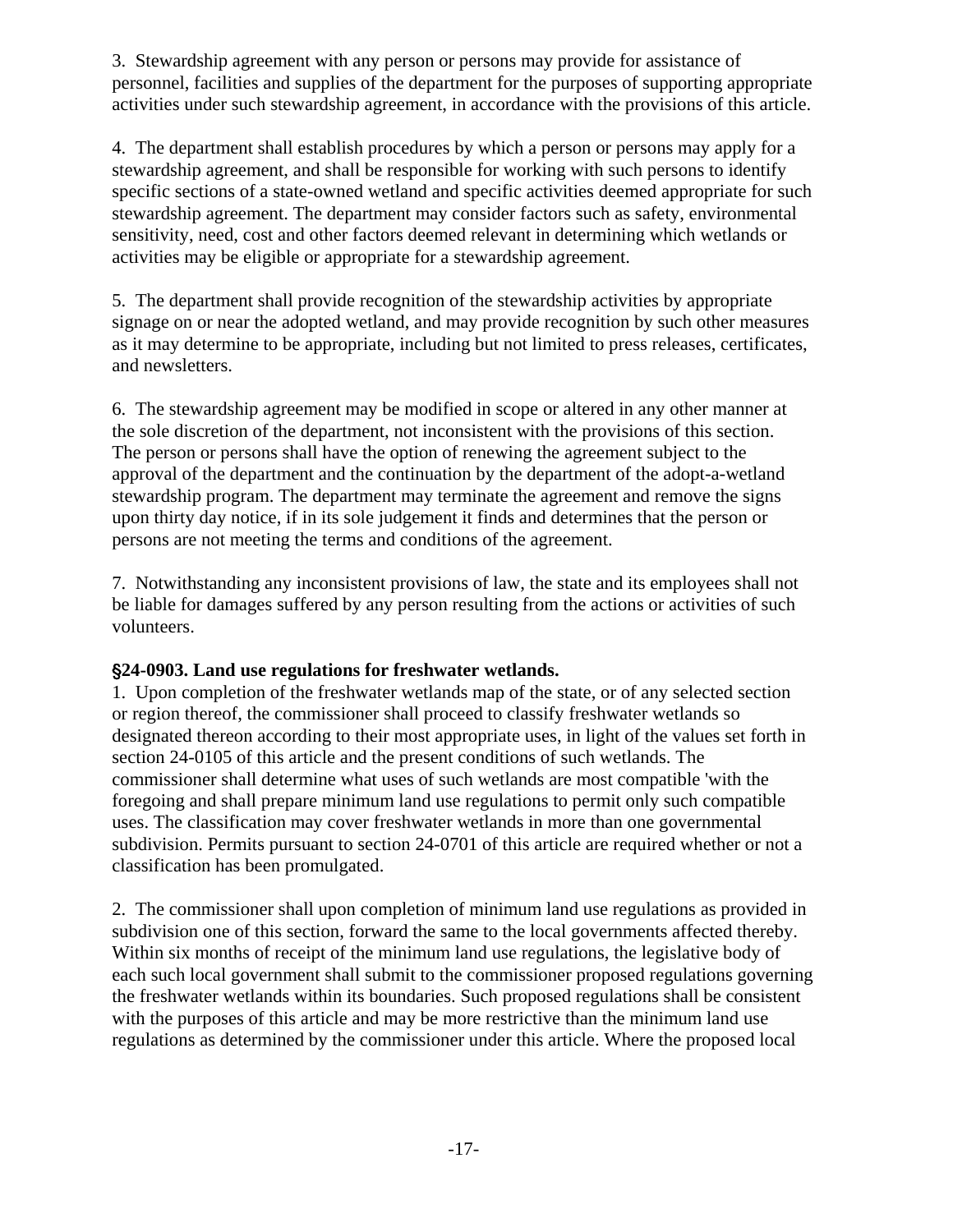<span id="page-18-0"></span>wetlands use regulations do not meet the minimum land use regulations as determined by the commissioner, the proposed local regulations shall be accompanied by supporting materials setting forth, among other things, that there are overriding economic and social considerations vital to the growth and economic base of such local government that clearly require such variance.

3. If the commissioner finds that the proposals meet the conditions stated in subdivision two of this section, the commissioner, after taking into consideration their effect on other local governments, may approve said local land use regulations.

4. In the event the commissioner does not approve local freshwater wetlands land use regulations, he shall then frame land use regulations governing such freshwater wetlands.

5. Prior to the adoption of any land use regulations governing freshwater wetlands, the commissioner shall hold a public hearing thereon in the area in which the affected freshwater wetlands are located, and give fifteen days prior notice thereof by publication at least once in a newspaper having general circulation in the area of the local government involved. The commissioner shall promulgate the regulations within thirty days of such hearing and publish such order at least once in a newspaper having general circulation in the area of the local government affected and make such plan available for public inspection and review; such order shall not take effect until thirty days after the filing thereof with the clerk of the county in which such wetland is located.

6. The commissioner shall accept and review applications to change the regulations annually.

7. Any person aggrieved by any such order or regulation may seek review pursuant to the provisions of title eleven of this article or judicial review pursuant to article seventy-eight of the civil practice law and rules in the supreme court for the county in which the freshwater wetland is located, within thirty days after the date of the filing of the order with the clerk of the county in which the wetland is located.

8. Except as provided in section 24-0805 of this article, this section shall not apply to freshwater wetlands or portions thereof located within the Adirondack park.

# '**24-0905. Tax abatement.**

 Any freshwater wetland subject to land use regulations pursuant to section 24-0903 of this article or subject to a cooperative agreement pursuant to section 24-0901 of this article shall be deemed subject to a limitation on the use of such wetlands for the purposes of property tax evaluation, in the same manner as if an easement or right had been acquired pursuant to the general municipal law. Assessed value shall be based, during the duration of such agreement or regulations, on the uses remaining to the owner thereof.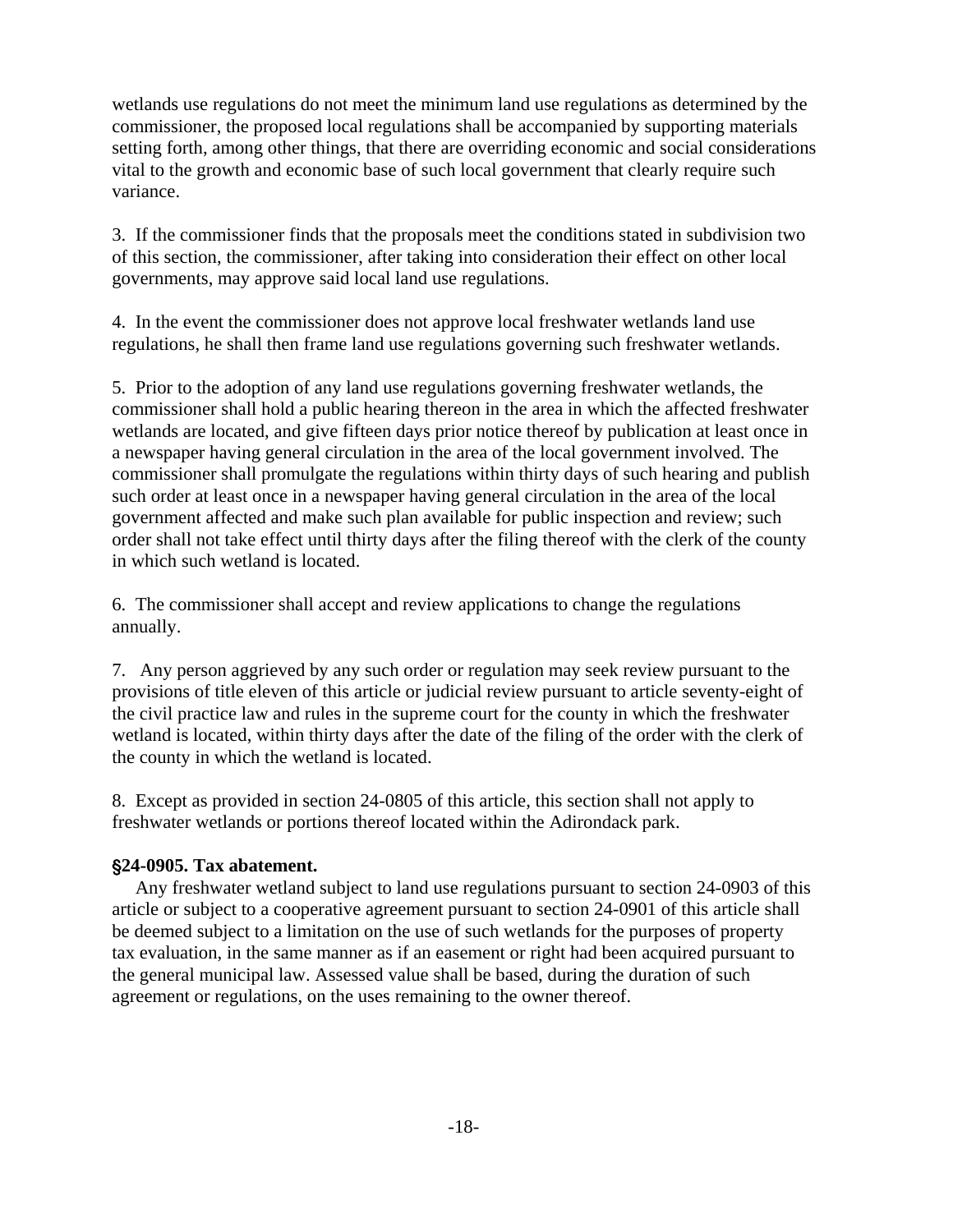#### **TITLE 11 APPEAL AND REVIEW**

# <span id="page-19-0"></span>**Section 24-1101. Freshwater wetlands appeals board. [24-1103. Powers](#page-20-0)  [24-1104. Special review of freshwater wetlands in Richmond county.](#page-21-0)  [24-1105. Judicial review.](#page-22-0)**

#### '**24-1101. Freshwater wetlands appeals board.**

1. There is hereby created in the department an appeals board, to be known as the freshwater wetlands appeals board, hereinafter in this article referred to as the board, consisting of five members.

2. Four members of such board shall be appointed by the governor for terms of two years; and one member shall be appointed by the governor for a term of three years, by and with the advice and consent of the senate, who shall be the chairman of such board and serve as its chief executive officer. No member of the board shall be an employee of the state or any political subdivision thereof. The chairman of the board shall have the power and the duty to (i) promote the efficient transaction of the business of the board; (ii) appoint such employees and agents as he may deem necessary, fix their compensation within the limitations provided by law, and prescribe their duties; (iii) prepare an annual operating budget to be submitted to the commissioner for inclusion in the department's annual budget request; and (iv) enter into contracts, within the limits of such operating budget, for the purposes of carrying out the provisions of this title.

 Each member shall continue to hold office until his successor is appointed or designated and duly qualified. A member chosen to fill a vacancy created otherwise than by expiration of a term shall be designated or appointed, as the case may be, for the unexpired term of the member whom he is to succeed.

3. Appeals shall be heard by one member of the board in one of the counties wherein the freshwater wetlands affected by such appeal are located and a majority vote of the members of the entire board shall be necessary for a determination of such appeal.

4. The chairman of the board and two other members shall be attorneys, admitted to practice before the supreme court. Each member of the board, including the chairman, shall be reimbursed for actual and necessary expenses incurred in the performance of his duties and shall be compensated for his services at the rate of two hundred fifty dollars per day, provided, however, that the aggregate compensation for any one year of service for a member, other than the chairman, shall not exceed fifteen thousand dollars. The aggregate compensation for the chairman for any year of service shall not exceed twenty thousand dollars. A member may be removed by the governor for inefficiency, neglect of duty, misconduct or malfeasance in office, after being given a written statement of the charges and an opportunity to be heard thereon.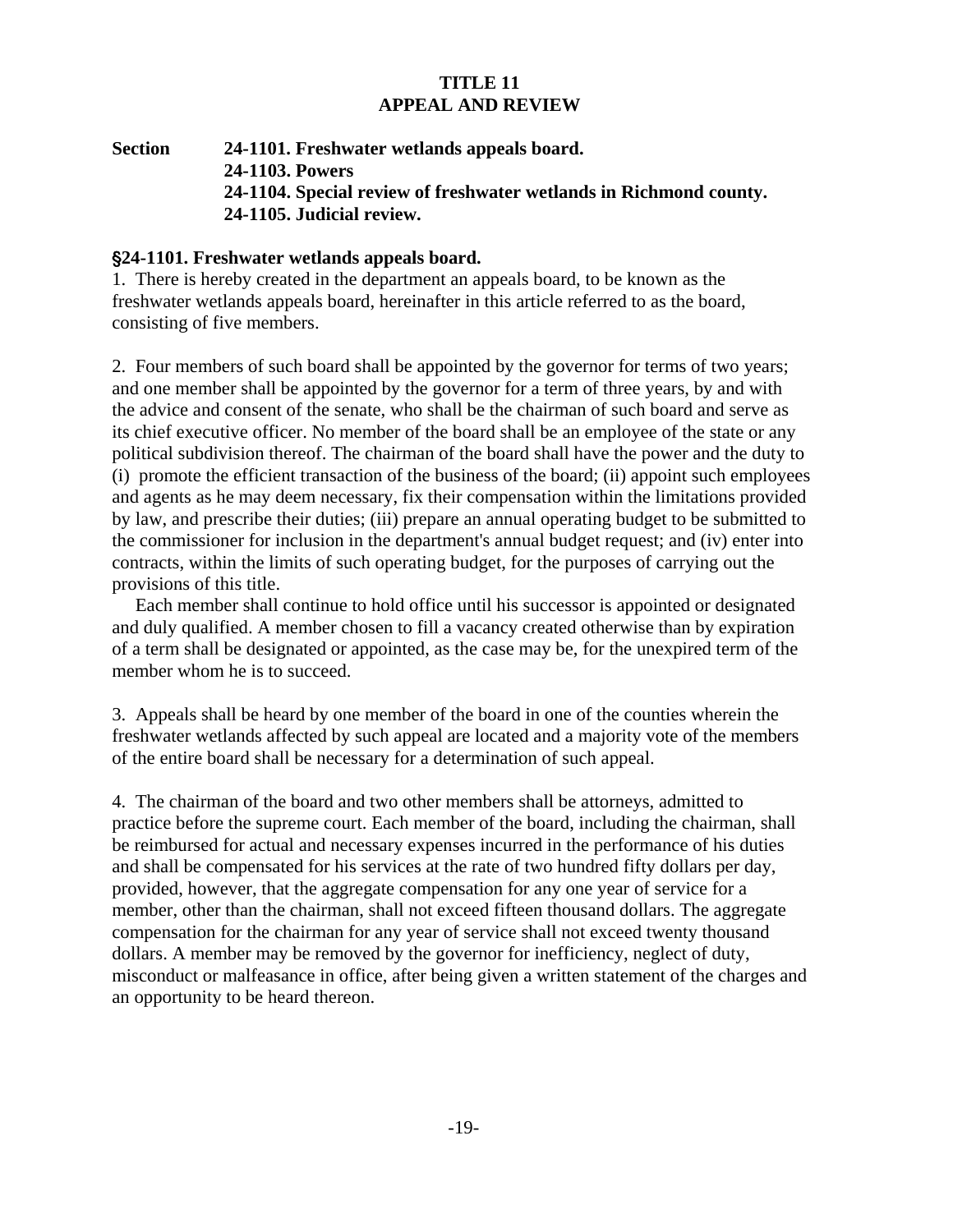# <span id="page-20-0"></span>'**24-1103. Powers.**

1. The board shall have power, and it shall be its duty:

a. To meet and function at any place within the state;

b. To adopt, promulgate, amend and rescind suitable procedural rules with respect to the functioning of the board and the setting of time limits for the hearing of appeals, the rendering of decisions thereon, and the filing of the determination, decision or order of the board with the clerk of the county in which the freshwater wetland is located;

c. To hear appeals by any party to any proceeding before the commissioner or local jurisdiction from all orders or decisions of the commissioner or local jurisdiction issued or made pursuant to this article, provided such appeals are commenced by the filing with the board of a notice of appeal within thirty days after service of such order or after notice of such decision given, as the case may be;

d. To review any decision or order of the commissioner or local government made pursuant to this article upon appeal therefrom by any person or municipal corporation affected thereby, providing such review is commenced by the filing with the board of a notice of review within thirty days after service of such order or notice of such decision given, as the case may be;

e. To receive briefs, and, where the board deems it advisable, to hear oral argument with respect to such appeals;

f. To require the submission to it by the commissioner or local jurisdiction of an original or certified copy of the entire record on which any order or decision appealed from is based, which record need not be reproduced;

g. To stay the effectiveness of any order or decision of the commissioner or local jurisdiction pending the determination of an appeal in proper cases and on such terms and conditions as the board may require.

2. The board may affirm, remand or reverse ,my order or decision of the commissioner or local government or remand the matter to the commissioner or local government for further proceedings in whole, or with respect to any part thereof, or with respect to any party, provided however that the board shall limit its review to whether the order or decision of the commissioner or local government is:

a. in conformity with the constitution and the laws of the state and the United States;

b. within the commissioner's or local government's statutory jurisdiction or authority;

c. made in accordance with procedures required by law or established by appropriate rules or regulations of the commissioner or local government;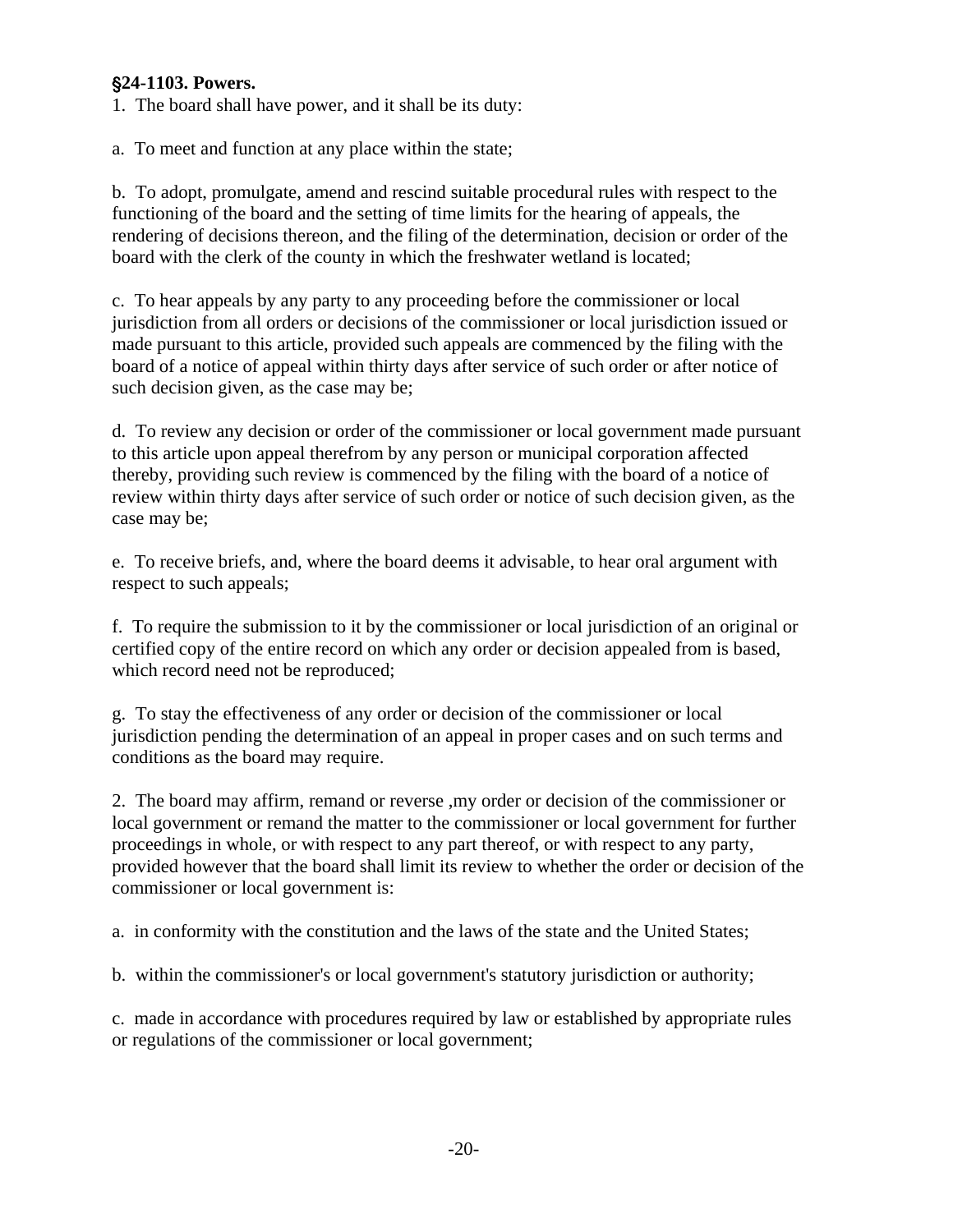<span id="page-21-0"></span>d. supported by substantial evidence on the whole record; or

e. not arbitrary, capricious or characterized by abuse or\* discretion or clearly unwarranted exercise of discretion.

The commissioner or local government shall be bound by the decision of the board except to the extent such decision is reversed or otherwise modified by a court of competent jurisdiction pursuant to this article.

# '**24-1104. Special review of freshwater wetlands in Richmond county [expired June 30, 1992.]**

1. Notwithstanding any other provisions of this chapter, the board is hereby empowered to review the tentative or final designation or any order or decision of the commissioner pursuant to this article with respect to any privately owned parcel of land or part thereof owned on January first, nineteen hundred eighty-seven located in Richmond county which did not contain a designation as a freshwater wetland on the tentative freshwater wetlands map filed in the office of the clerk of Richmond county in nineteen hundred eighty-one. Upon the request of an effected \*\* landowner, the department shall make available all relevant evidence upon which it relied in adjudicating or will rely in defending the designation of a parcel as a wetland. The board shall schedule and hold a public hearing as soon as practicable but in no event more than one hundred eighty days after receipt of a request for review of a designation of such property as wetlands, or of any order or decision of the commissioner pursuant to this article with respect to such property. The department in such hearing shall have the affirmative burden of demonstrating by a preponderance of the evidence that the parcel or part thereof under review is a wetland. Beginning six months after the effective date of this section, the board shall issue its final decisions within sixty days of the close of the record of the public hearing scheduled under this subdivision. The board, in exercising those powers specifically set forth in section 24-1103 of this article, shall review such designation to determine if there are unnecessary hardships in the application of such designation. If the board determines that such hardship exists, consistent with the declaration of policy contained in section 24-0103 of this chapter, the board may affirm, reverse, modify, or remand, with recommendations, the commissioner's designation, order or decision.

Notwithstanding the foregoing in the case of the owner of a privately owned parcel of land or part thereof which is not greater than ten thousand square feet in area, the board shall schedule a hearing within sixty days of receipt of a request for review of a designation of such property as wetlands or of any order or decision of the commissioner pursuant to this article with respect to such property. The department in such hearing shall have the affirmative burden of demonstrating by clear and convincing evidence that the parcel or part thereof under review is a wetland.

2. Within sixty days after the effective date of this section, the commissioner shall: (a) cause a notice of the provision of this section to be published in at least two daily

<sup>\*</sup>So in original. Probably should read "of".

<sup>\*\*</sup>So in original. Probably should read "affected".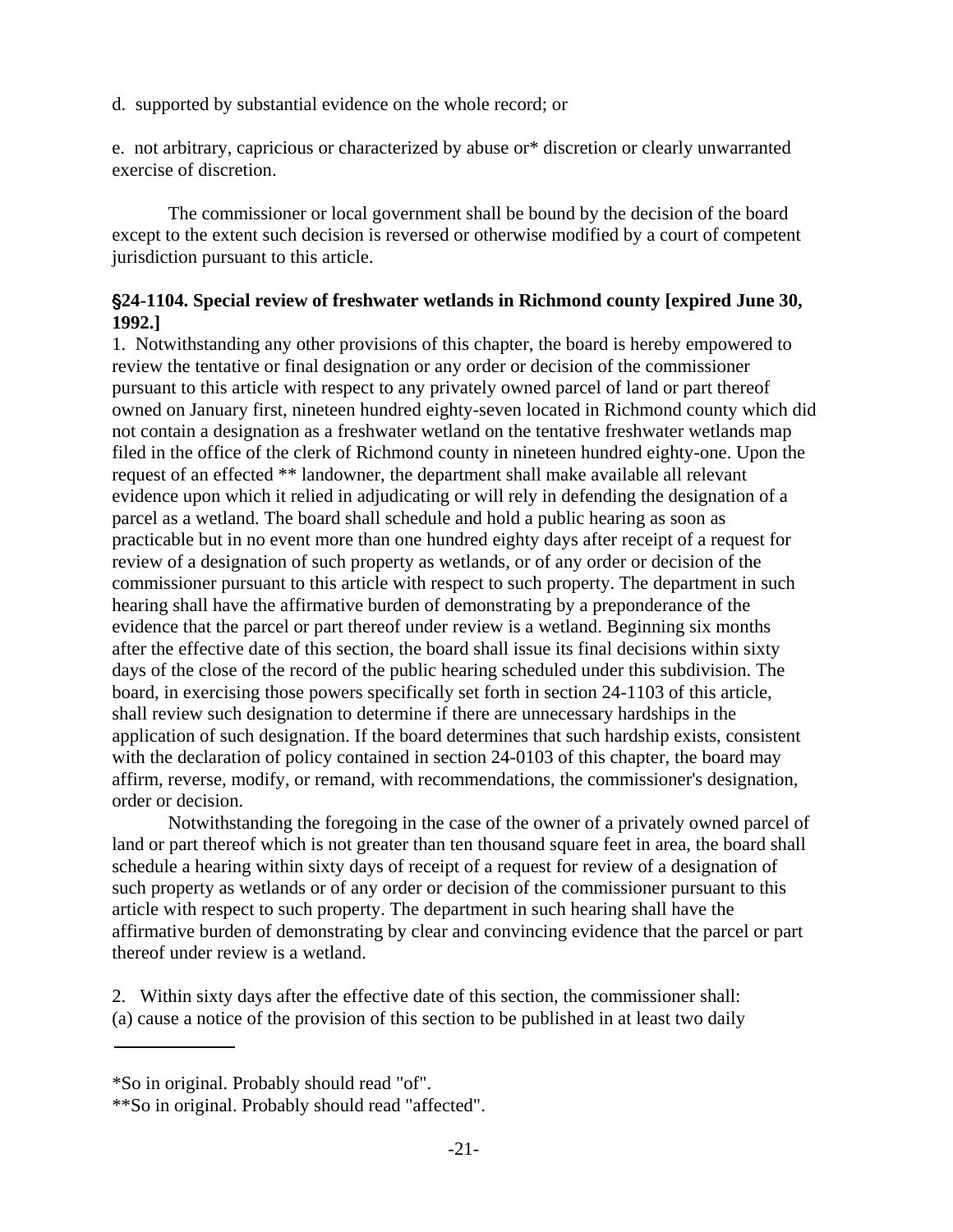<span id="page-22-0"></span>newspapers having a general circulation in the county of Richmond in excess of twenty thousand; and

(b) given notice in writing of the provisions of this section to each owner previously notified in writing of designation of freshwater wetlands in connection with a tentative freshwater wetlands map filed in the office of the clerk of Richmond county in nineteen hundred eightysix.

3. Nothing in this section shall be construed to abridge or deny any right or remedy available to any owner of any interest in a privately owned parcel of land or part thereof or to any permit applicant or to any project sponsor under any provision of law.

4. The provisions of this section do not apply to any parcel of land or part thereof, owned wholly or in part by any unit of government or agency or subdivision thereof, any authority or agency existing pursuant to governmental action, or subdivision thereof; including the state and city of New York.

5. This section is remedial in nature and the review powers of the board are intended to apply retroactively or prospectively to designations, orders and determinations of the commissioner made prior to the effective date of this section notwithstanding the denial or pendency of a permit application, commencement of judicial review, or a prior appeal to the board.

6. The commissioner shall be bound by the decision of the board, except to the extent such decision is reversed or otherwise modified by a court of competent jurisdiction pursuant to this article.

# '**24-1105. Judicial review.**

1. The institution of a judicial proceeding to review a determination or order of the commissioner or local government shall preclude the institution of a proceeding before the board to review such a determination or order. The availability of such review by the board shall not affect the right of any person to seek review of a determination of the commissioner or local government as provided in article seventy-eight of the civil practice law and rules, and the limitations upon the availability of such remedy as prescribed in section seventy-eight hundred one of the civil practice law and rules shall not be applicable to applications for review of determinations and orders made pursuant to the this article.

2. Any determination, decision or order of the board pursuant to this title may be judicially reviewed pursuant to article seventy-eight of the civil practice law and rules in the supreme court for the county in which the freshwater wetlands affected are located, within thirty days after the date of the filing of the determination, decision or order of such board with the clerk of the county in which such wetland is located. The board shall be represented by the attorney general upon commencement of such judicial review; provided, however, that in instances in which the attorney general determines that its representation of the department or any other department or bureau of the state raises a conflict of interest, the board may be represented either by counsel to the board or by outside counsel.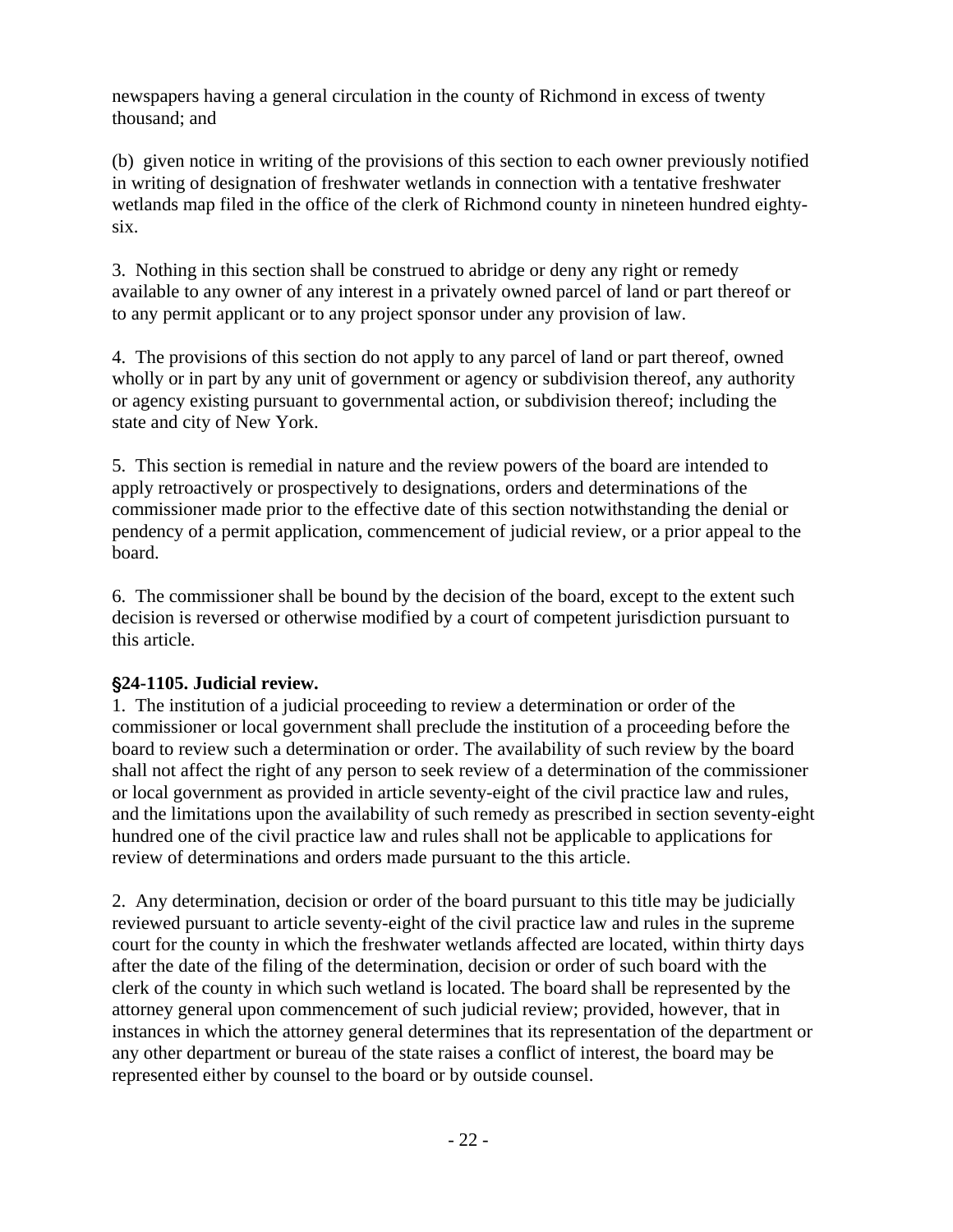#### **TITLE 13 MISCELLANEOUS PROVISIONS**

## <span id="page-23-0"></span>**Section 24-1301. Miscellaneous provisions. [24-1303. Severability.](#page-24-0)   [24-1305. Applicability](#page-24-0)**.

#### '**24-1301. Miscellaneous provisions.**

1. The provisions of this article shall not be construed to limit in any manner the functions, powers and duties of the commissioner or the department of environmental conservation, or of any other state department or agency, under this chapter or any other laws.

2. The commissioner, his agents or employees and the personnel of the Adirondack park agency may enter upon any lands or waters after reasonable notice and for good cause shown for the purpose of undertaking any investigations, examination, survey, or other activity for the purposes of this article.

3. The commissioner may adopt and, from time to time, amend rules and regulations consistent with this article to assist him in carrying out his functions, powers and duties hereunder.

4. Notwithstanding any other provision of this chapter, a privately owned parcel of land or part thereof within the county of Richmond that did not contain a designation as a freshwater wetland on the tentative freshwater wetlands map filed in the office of the clerk of Richmond county in 1981 shall not be on any tentative freshwater wetlands map if the landowner has any written determination from the department pursuant to subdivision five of section 24- 0703 of this article that such parcel of land or part thereof did not meet the statutory definition of a freshwater wetland. Such representations shall be considered to have been definitive when made, and such parcel or part thereof shall not be designated as a freshwater wetland on any final map filed in the office of the clerk of Richmond county pursuant to this article. The provisions of this subdivision shall not apply to any parcel of land or part thereof, purchased after January first, nineteen hundred eighty-seven, or to any such parcel or part thereof owned wholly or in part by any unit of government or agency or subdivision thereof, any authority or agency existing pursuant to governmental action, or subdivision thereof; including the state and the city of New York.

# '**24-1303. Severability.**

The provisions of this article shall be severable, and if any clause, sentence, paragraph, subdivision or part of this article shall be adjudged by any court of competent jurisdiction to be invalid, such judgment shall not affect, impair or invalidate the remainder thereof but shall be confined in its operation to the clause, sentence, paragraph, subdivision or part thereof directly involved in the controversy in which such judgment shall have been rendered.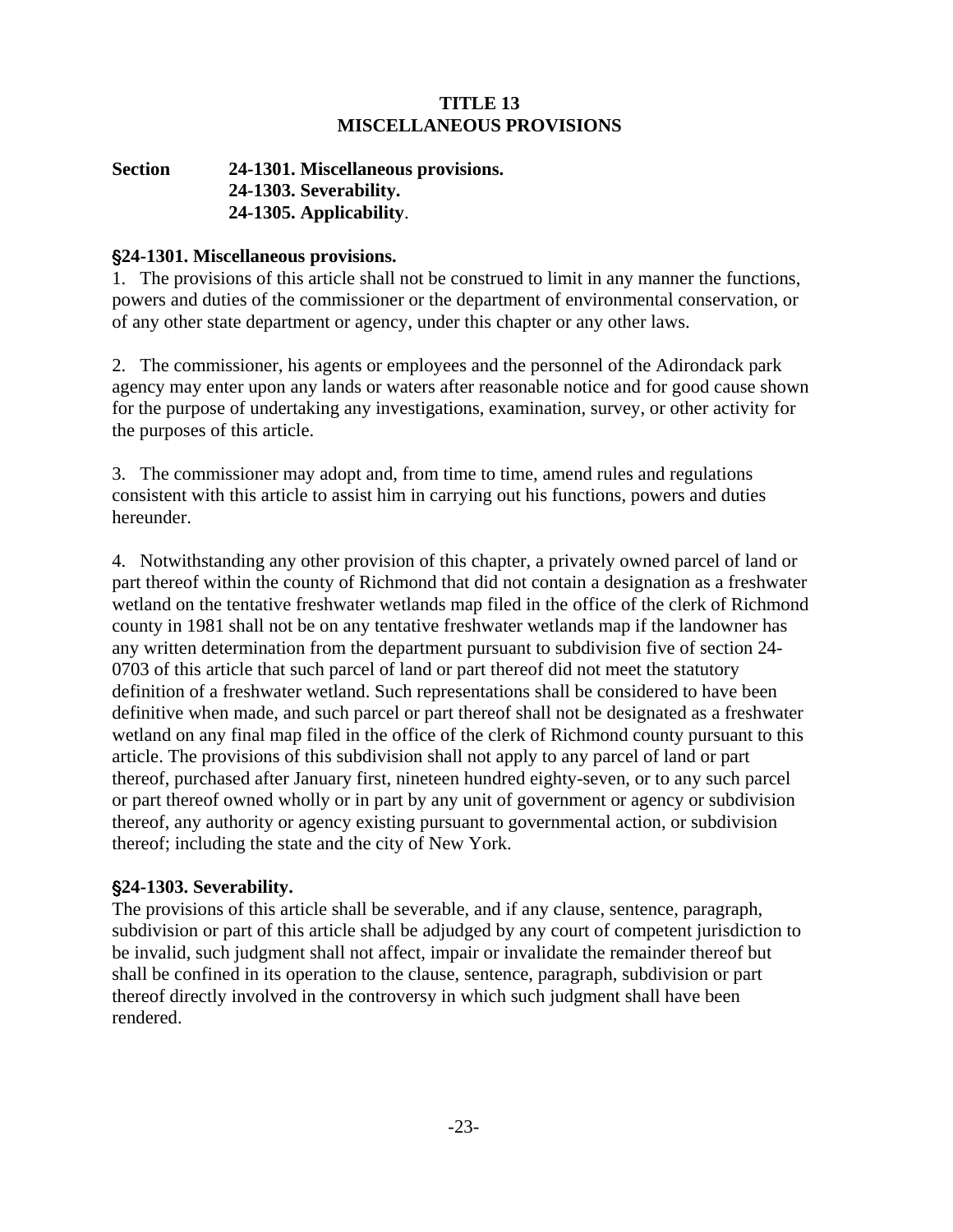# <span id="page-24-0"></span>'**24-1305. Applicability.**

The provisions of this article shall not apply to any land use, improvement or development for which final approval shall have been obtained prior to the effective date of this article from the local governmental authority or authorities having jurisdiction over such land use. As used in this section, the term "final approval" shall mean:

(a) in the case of the subdivision of land, conditional approval of a final plat as the term is defined in section two hundred seventy-six of the town law, and approval as used in section 7-728 of the village law and section thirty-two of the general cities law;

(b) in the case of a site plan not involving the subdivision of land, approval by the appropriate body or office of a city, village or town of the site plan; and

(c) in those cases not covered by subdivision (a) or (b) above, the issuance of a building permit or other authorization for the commencement of the use, improvement or development for which such permit or authorization was issued or in those local governments which do not require such permits or authorizations, the actual commencement of the use, improvement or development of the land.

# **ARTICLE 71 TITLE 23 ENFORCEMENT OF ARTICLE 24**

**Section 71-2301. Applicability of title. 71-2303. Violation; penalties. [71-2305. Enforcement.](#page-25-0)  [71-2307. Abatement of pollution](#page-26-0)**.

# '**71-2301. Applicability of title.**

In addition to the provisions of sections 71-0101, 71-0301 and title five of this article, the provisions of this title shall be applicable to the enforcement of article twenty-four of this chapter.

# '**71-2303. Violation; penalties.**

1. Administrative sanctions. Any person who violates, disobeys or disregards any provision of article twenty-four, including title five and section 24-0507 thereof or any rule or regulation, local law or ordinance, permit or order issued pursuant thereto, shall be liable to the people of the state for a civil penalty of not to exceed three thousand dollars for every such violation, to be assessed, after a hearing or opportunity to be heard upon due notice and with the rights to specification of the charges and representation by counsel at such hearing, by the commissioner or local government. Such penalty may be recovered in an action brought by the attorney general at the request and in the name of the commissioner or local government in any court of competent jurisdiction. Such civil penalty may be released or compromised by the commissioner or local government before the matter has been referred to the attorney general; and where such matter has been referred to the attorney general, any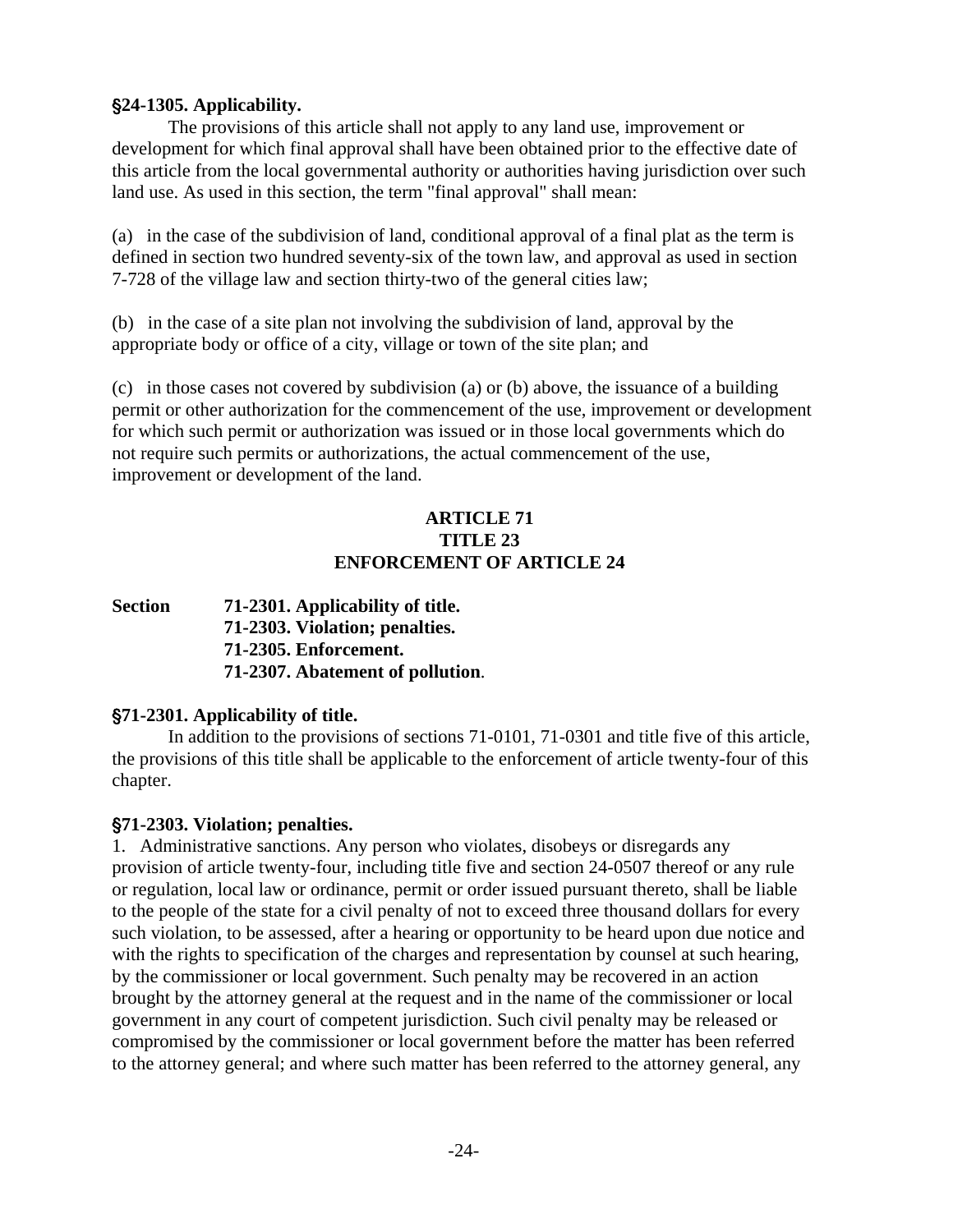<span id="page-25-0"></span>such penalty may be released or compromised and any action commenced to recover the same may be settled and discontinued by the attorney general with the consent of the commissioner or local government. In addition, the commissioner or local government shall have power, following a hearing held in conformance with the procedures set forth in section 71-1709 of this chapter, to direct the violator to cease his violation of the act and to restore the affected freshwater wetland to its condition prior to the violation, insofar as that is possible within a reasonable time and under the supervision of the commissioner or local government. Any such order of the commissioner or local government shall be enforceable in an action brought by the attorney general at the request and in the name of the commissioner or local government in any court of competent jurisdiction. Any civil penalty or order issued by the commissioner or local government pursuant to this subdivision shall be reviewable in a proceeding pursuant to article seventy-eight of the civil practice law and rules.

2. Criminal sanctions. Any person who violates any provision of article twenty-four of this chapter, including any rule or regulation, local law or ordinance, permit or order issued pursuant thereto, shall, in addition, for the first offense, be guilty of a violation punishable by a fine of not less than five hundred nor more than one thousand dollars; for a second and each subsequent offense he shall be guilty of a misdemeanor punishable by a fine of not less than one thousand nor more than two thousand dollars or a term of imprisonment of not less than fifteen days nor more than six months or both. Instead of these punishments, any offender may be punishable by being ordered by the court to restore the affected freshwater wetland to its condition prior to the offense, insofar as that is possible. The court shall specify a reasonable time for the completion of such restoration, which shall be effected under the supervision of the commissioner or local government. Each offense shall be a separate and distinct offense and, in the case of a continuing offense, each day's continuance thereof shall be deemed a separate and distinct offense.

#### '**71-2305. Enforcement.**

1. The attorney general, upon his own initiative or upon complaint of the commissioner or local government, shall prosecute persons alleged to have violated any such order of the commissioner or local government pursuant to article twenty-four.

2. The commissioner or local government shall have the right to seek equitable relief to restrain any violation or threatened violation of any provisions of article twenty-four.

3. In exercising its authority pursuant to title eight of article twenty-four of this chapter, the Adirondack park agency shall have authority to exercise the powers of the commissioner to enforce article twenty-four set forth in this title; provided, however, that nothing herein contained shall empower the agency to exercise the powers granted the commissioner by section 71-0525 of this article.